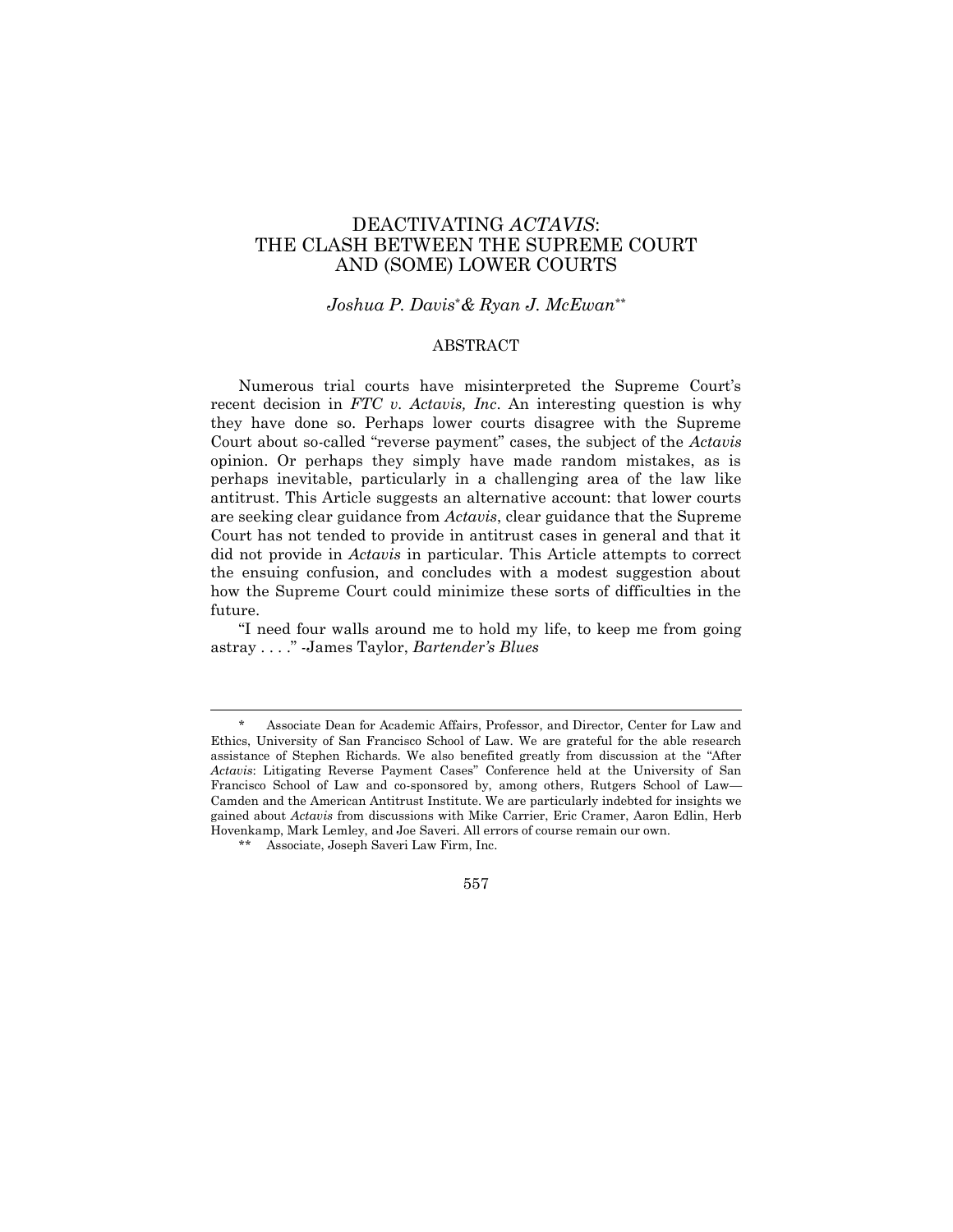Judge Smith's opinion in *In re Loestrin 24 Fe Antitrust Litigation*<sup>1</sup> appears at first to be arresting but not novel. The district court faced the challenge of applying the U.S. Supreme Court's recent decision in *FTC v. Actavis, Inc.*<sup>2</sup> *Actavis* held that so-called "reverse payments" are subject to judicial scrutiny under federal antitrust law. In deciding whether that holding extended to non-cash payments, Judge Smith believed he had to make a difficult but familiar choice: between doing justice and maintaining fidelity to the law. To understand his dilemma, some background is necessary.

Before *Actavis*, some lower courts had held that "reverse payments" were for all practical purposes automatically legal.<sup>3</sup> That was a troubling result. A "reverse payment" usually involves a brand-name drug manufacturer resolving its patent dispute with a generic drug manufacturer by giving substantial compensation to the generic drug manufacturer to stay off of the market.<sup>4</sup> The adjective "reverse" applies because the brand manufacturer accuses the generic of past or incipient infringement but ultimately forgoes damages and instead provides great value to the alleged infringer.<sup>5</sup> The brand manufacturer may receive in exchange later market entry of the generic drug than would occur without the "reverse payment." The risk of the brand and generic drug manufacturers enriching themselves at the expense of consumers and competition is obvious and great, as the Supreme Court recognized in

 $\overline{\phantom{a}}$ 

<sup>1.</sup> No. 1:13-md-2472, 2014 U.S. Dist. LEXIS 123322 (D.R.I. Sept. 4, 2014).

<sup>2.</sup> 133 S. Ct. 2223 (2013). For a recent analysis of *Actavis*, including a reply to critics of the decision, see Aaron Edlin, Scott Hemphill, Herbert Hovenkamp & Carl Shapiro, *The*  Actavis *Inference: Theory and Practice*, 67 RUTGERS U. L. REV. 585 (2015).

<sup>3.</sup> *See, e.g.*, FTC v. Watson Pharms., 677 F.3d 1298, 1312–13 (11th Cir. 2012) (applying the "scope-of-the-patent" test, which immunizes settlements from antitrust scrutiny so long as the anticompetitive effects of the settlement fall within the scope of the patent's exclusionary potential, except under the unusual circumstances of fraud on the Patent and Trademark Office or sham litigation), *rev'd*, *Actavis*, 133 S. Ct. 2223 (2013); *In re* Ciprofloxacin Hydrochloride Antitrust Litig., 544 F.3d 1323, 1336 (Fed. Cir. 2008) (same); *In re* Tamoxifen Citrate Antitrust Litig., 466 F.3d 187, 212–13 (2d Cir. 2006) (same).

<sup>4.</sup> *Actavis*, 133 S. Ct. at 2227.

<sup>5.</sup> The "reverse payment" as a "form of settlement is unusual." *Id.* at 2231. Indeed, it appears unique to Hatch-Waxman litigation. *See id.* at 2227 ("[M]ost if not all reverse payment settlement agreements arise in the context of pharmaceutical drug regulation[.]"); *id.* at 2235 ("S cholars in the field tell us that 'where only one party owns a patent, it is virtually unheard of outside of pharmaceuticals for that party to pay an accused infringer to settle the lawsuit.'") (quoting 1 H. HOVENKAMP, K. JANIS, M. LEMLEY & C. LESLIE, IP AND ANTITRUST § 15.3, at 15–45 n.161 (2d ed. Supp. 2011)). *But see Actavis*, 133 S. Ct. at 2242– 43 (Roberts, C.J., dissenting) (questioning accuracy and importance of majority's characterization).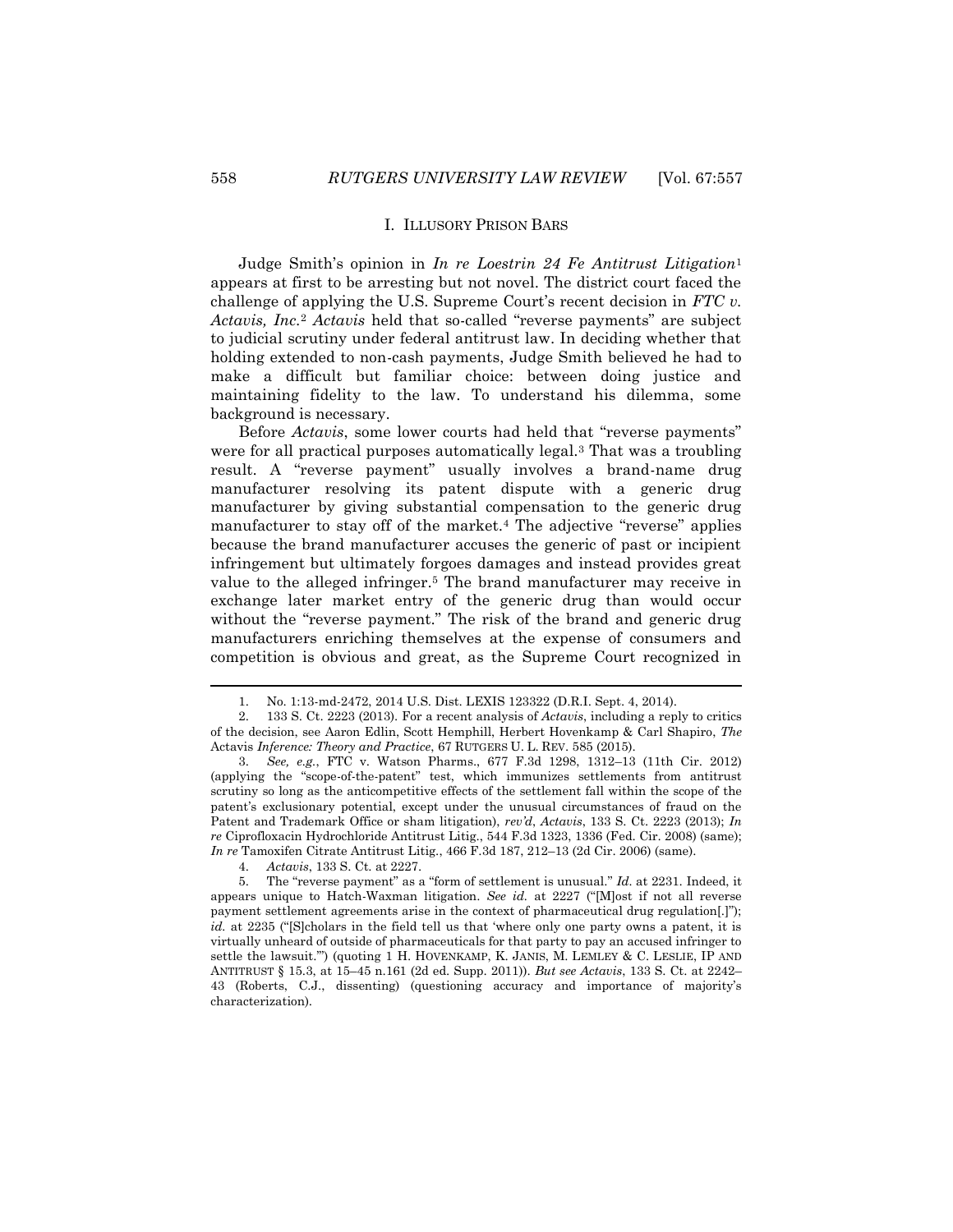*Actavis*. <sup>6</sup> The drug manufacturers could in effect use patent rights, however weak, as the pretext for an agreement between horizontal competitors not to compete, the *bête noir* of antitrust law.<sup>7</sup>

What is striking in *Loestrin* is the dilemma that Judge Smith appeared to believe he faced. He had to decide whether the ruling in *Actavis* applies only to cash payments or whether it also applies to noncash payments. On one hand, he seemed to recognize that if the holding applies only to cash, it contains an exception that swallows the rule.<sup>8</sup> It is much too easy for a brand drug manufacturer to provide non-cash compensation to a generic drug manufacturer—for example, free product or various forms of intellectual property or other rights9—rather than cash. So limiting *Actavis* to cash could render it a dead letter. Indeed, as Judge Smith noted, there is no meaningful distinction between the effect of a cash payment and a non-cash payment, and more and more "reverse payments" are taking a non-cash form.<sup>10</sup> On the other hand, Judge Smith seemed to think formal legal analysis obligated him to conclude that the holding of *Actavis* extended only to cash.<sup>11</sup> He felt caught, then, between what justice demands and what the law requires.

Of course, this situation is not new. Nor is it the most notable context in which the dilemma arises. To be sure, billions of dollars are at stake in reverse payment cases, as are significant effects on the public health. The Federal Trade Commission has estimated that "reverse payments" will cost drug purchasers \$3.5 billion per year for the next ten years.<sup>12</sup> In an

<sup>6.</sup> *Actavis*, 133 S. Ct. at 2234–35.

<sup>7.</sup> Copperweld Corp. v. Independence Tube Corp., 467 U.S. 752, 768 (1984) ("Certain agreements, such as horizontal price fixing and market allocation, are thought so inherently anticompetitive that each is illegal *per se* without inquiry into the harm it has actually caused.").

<sup>8.</sup> *Loestrin*, 2014 U.S. Dist. LEXIS 123322, at \*37–39.

<sup>9.</sup> *See, e.g.*, United Food & Comm. Workers Local 1776 & Participating Emp'rs Health & Welfare Fund v. Teikoku Pharm. USA, No. 14-md-2521, 2014 U.S. Dist. LEXIS 161069, at \*57 (N.D. Cal. Nov. 17, 2014) (supplying free product); *see also In re* Effexor XR Antitrust Litig., No. 11-cv-5479, 2014 U.S. Dist. LEXIS 142206, at \*35–36 (D.N.J. Oct. 6, 2014) (agreeing not to launch an authorized generic during generic manufacturer's 180-day exclusivity period).

<sup>10.</sup> *Loestrin*, 2014 U.S. Dist. LEXIS 123322, at \*37–38 (quoting Michael A. Carrier, *Solving the Drug Settlement Problem: The Legislative Approach*, 41 RUTGERS L.J. 83, 93 (2009)).

<sup>11.</sup> *Id.* at \*35 ("The Court reaches this conclusion because . . . it is dictated by the language and meaning of *Actavis* and considerations of public policy, but does so not without significant reservations.").

<sup>12.</sup> FTC, PAY-FOR-DELAY: HOW DRUG COMPANY PAY-OFFS COST CONSUMERS BILLIONS 2 (2010), *available at* http://www.ftc.gov/sites/default/files/documents/reports/pay-delayhow-drug-company-pay-offs-cost-consumers-billions-federal-trade-commission-staffstudy/100112payfordelayrpt.pdf.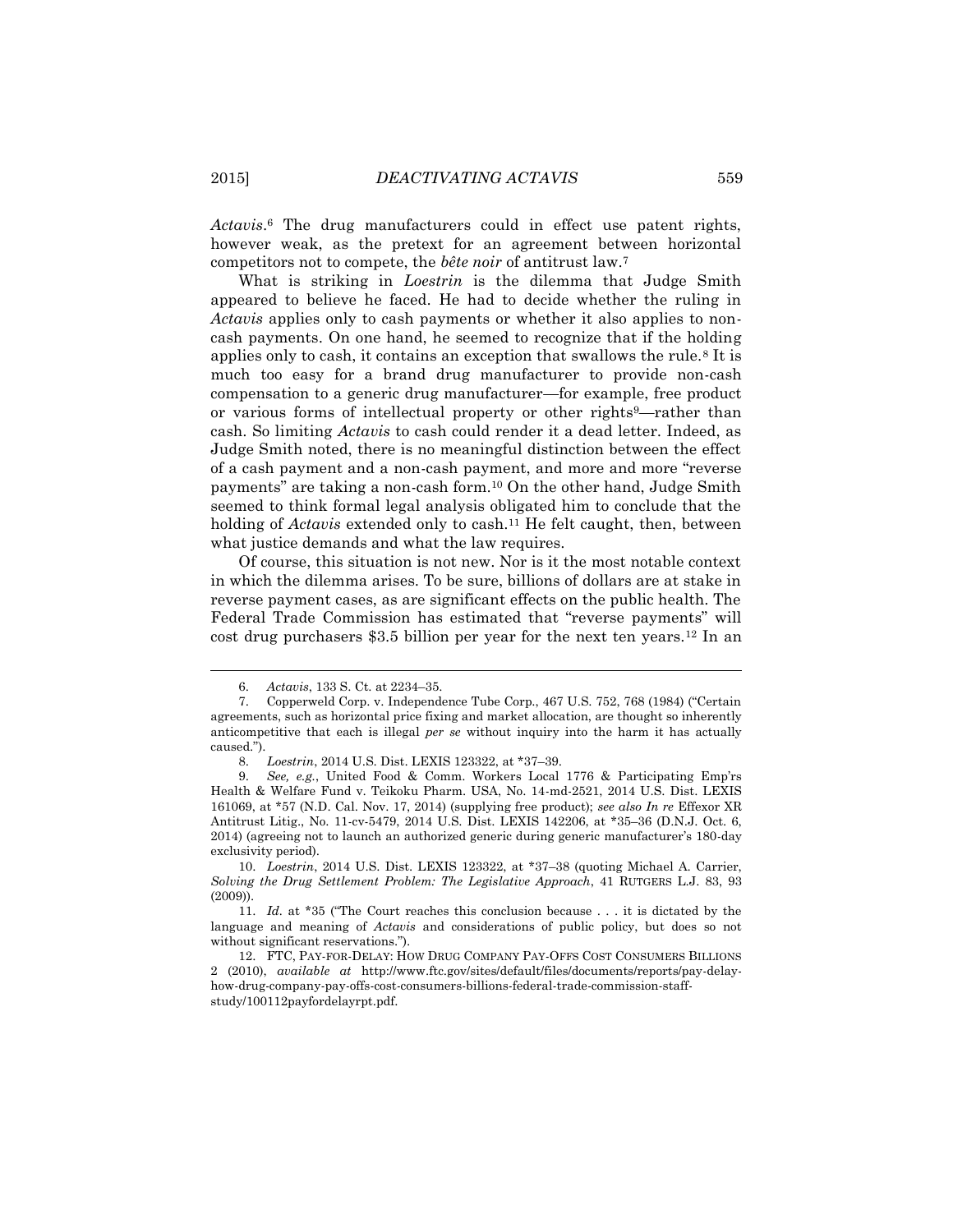age of low-income people skimping on their medication to make ends meet, the resulting harm to their health is significant and disturbing. But history contains far more compelling examples of the law clashing with justice. Consider Robert Cover's famous discussion of judges in "free states" enforcing the Fugitive Slave Act.<sup>13</sup> Or reflect on the debates about the role of judges in Nazi Germany.<sup>14</sup> In contrast, an ineffective antitrust rule hardly seems either tragedy or travesty.

But what is distinctive about *Loestrin*—and similar lower court opinions that interpret *Actavis* restrictively—is that they are remarkably unpersuasive as a matter of positive law. Their reasoning is strained. They ignore authoritative sources of law and longstanding antitrust doctrines. This is true not only of whether *Actavis* requires cash payments—as addressed in *Loestrin*—but also of the structure of the antitrust analysis under *Actavis*. A careful examination suggests that *Loestrin* and similar decisions in fact buck the holding of the Supreme Court in *Actavis*, not that they helplessly abide by it. How then can we make sense of Judge Smith's *cri de couer*? Why would a judge do what he thinks produces rank justice when the law permits him—indeed, properly understood, requires him—to rule justly?

One possibility is ideological opposition to *Actavis*. Maybe lower courts disagree with vigorous enforcement of the antitrust laws. But that interpretation seems ungenerous. It also is hard to reconcile with Judge Smith's opinion in *Loestrin*. His frank acknowledgment of the policy concerns with his own ruling and his stated rationale would have to be stunningly cynical if he really meant to defy the Supreme Court.<sup>15</sup>

Another possibility is judicial error. Antitrust law is notoriously tricky to interpret.<sup>16</sup> Its intermingling of traditional legal doctrine and economic principle is foreign to many judges.<sup>17</sup> Perhaps lower courts interpreting *Actavis* simply make random mistakes—unpredictable if understandable deviations from the underlying reasoning of the decision.

Perhaps. But there does seem to be an organizing principle at work, one that ties together various ways in which some lower courts have misread *Actavis*. The principle relates to the explanation above—that many federal judges are uncomfortable with the internal logic (or at least

 $\overline{\phantom{a}}$ 

<sup>13.</sup> ROBERT M. COVER, JUSTICE ACCUSED: ANTISLAVERY AND THE JUDICIAL PROCESS 212 (1975).

<sup>14.</sup> *Compare* H.L.A. Hart, *Positivism and the Separation of Law and Morals*, 71 HARV. L. REV. 593 (1958), *with* Lon L. Fuller, *Positivism and Fidelity to Law—A Reply to Professor Hart*, 71 HARV. L. REV. 630 (1958).

<sup>15.</sup> *See Loestrin*, 2014 U.S. Dist. LEXIS 123322, at \*35.

<sup>16.</sup> Richard J. Pierce, Jr., *Is Post-Chicago Economics Ready for the Courtroom? A Response to Professor Brennan*, 69 GEO. WASH. L. REV. 1103, 1111–12 (2001).

<sup>17.</sup> *Id.* at 1105–06, 1109.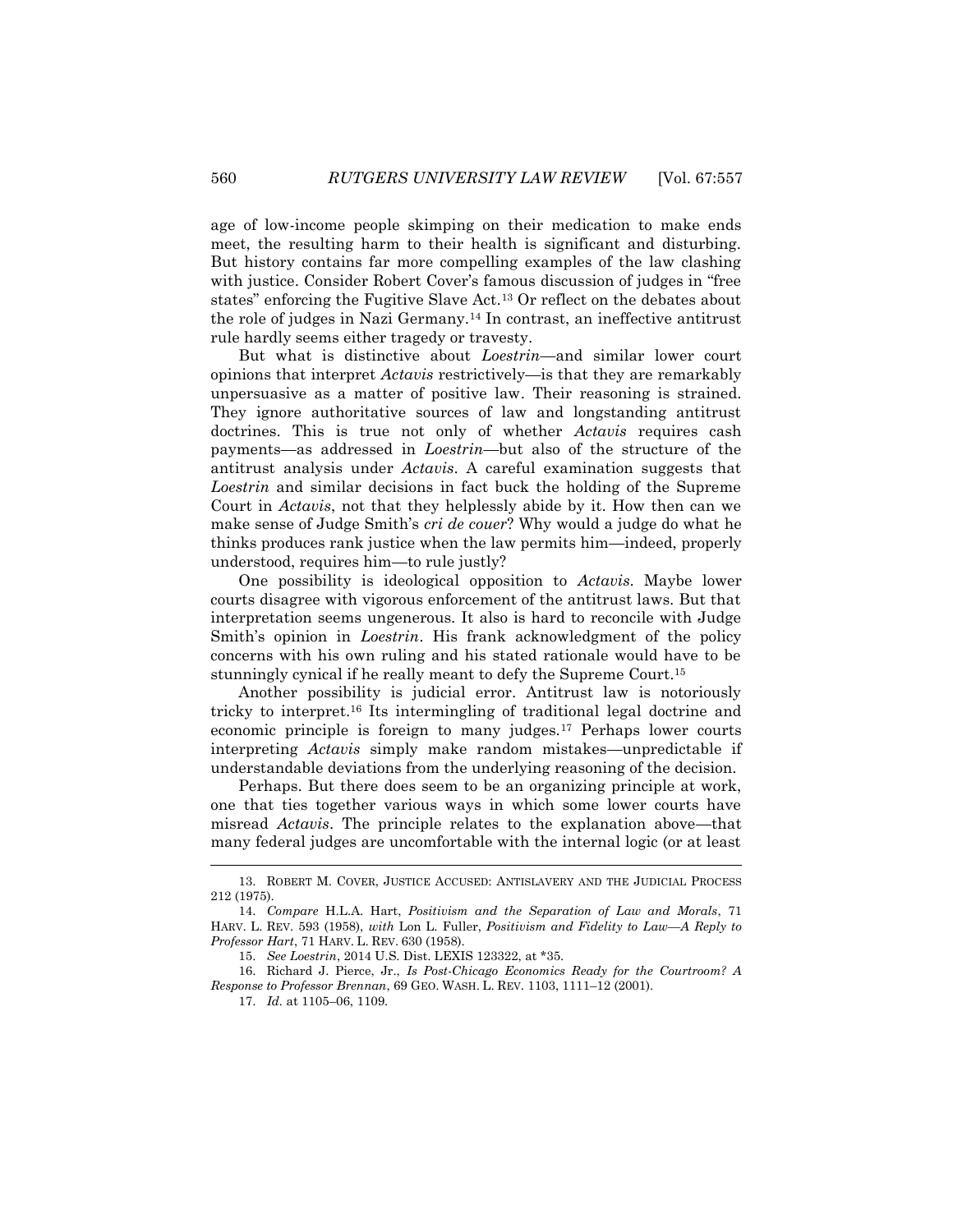rationality) of federal antitrust law. Notably, this explanation involves defiance, not compliance with positive law.<sup>18</sup>

Here is the hypothesis. Some trial courts are waging a quiet rebellion about the shape of antitrust doctrine. More specifically, some trial courts want relatively mechanical, formalistic rules that are easy to apply. Indeed, they insist on them, if not necessarily consciously. The Court, however, has resisted such mechanical rules. It has made clear that antitrust doctrine privileges substance over form and flexibility over predictability. Lower courts like the one in *Loestrin* can be understood as finding in Supreme Court decisions the easily applied rules that they crave but that are not there. They may be like an airplane pilot suffering from spatial disorientation<sup>19</sup> because of poor visibility, her mind creating the illusions that her eyes desperately seek. Perhaps judges, like pilots, perceive what they want to see—at times with disastrous effects—when deprived of the guidance to which they are generally accustomed.

This point may apply to antitrust doctrine generally. But in particular it has manifested in the "reverse payment" context in various ways. Together these manifestations offer a map of common errors courts have made in applying *Actavis*. First, as in *Loestrin*, some lower courts have erroneously held that *Actavis* applies only to cash payments.<sup>20</sup> Second, some lower courts have interpreted the *justifications* the Supreme Court offered for its holding in *Actavis* as if they formed part or all of a *legal standard* it imposed for "reverse payments."<sup>21</sup> Third, some courts have applied the rule-of-reason analysis in a rigid way, ignoring significant constraints and unusual possibilities *Actavis* created for how it should be conducted.<sup>22</sup> Fourth, and more basically, many lower courts have refused to take seriously the Supreme Court's repeated admonition—confirmed in *Actavis*—that the relevant antitrust standards

<sup>18.</sup> It is also possible that lower courts have such an ingrained disposition in favor of settlement that they resist application of *Actavis* in a way that renders some settlements illegal. As discussed below, that would be directly contrary to recognition by the Supreme Court that cases can settle even without reverse payments. FTC v. Actavis, Inc., 133 S. Ct. 2223, 2237 (2013).

<sup>19.</sup> Spatial disorientation is "the inability of a person to determine his true body position, motion, and altitude relative to the earth or his surroundings. Both airplane pilots and underwater divers encounter the phenomenon." *See Spatial Disorientation*, ENCYCLPEDIA BRITANNICA, http://www.britannica.com/EBchecked/topic/558427/spatialdisorientation.

<sup>20.</sup> *See Loestrin*, 2014 U.S. Dist. LEXIS 123322, at \*34; *In re* Lamictal Direct Purchaser Antitrust Litig., 18 F. Supp. 3d 560, 567–69 (D.N.J. 2014).

<sup>21.</sup> *See, e.g.*, *Loestrin*, 2014 U.S. Dist. LEXIS 123322, at \*28–29; *Lamictal*, 18 F. Supp. 3d at 564–66.

<sup>22.</sup> *Lamictal*, 18 F. Supp. 3d at 570; *In re* Effexor XR Antitrust Litig., No. 11-cv-5479, 2014 U.S. Dist. LEXIS 142206, at \*76–78 (D.N.J. Oct. 6, 2014).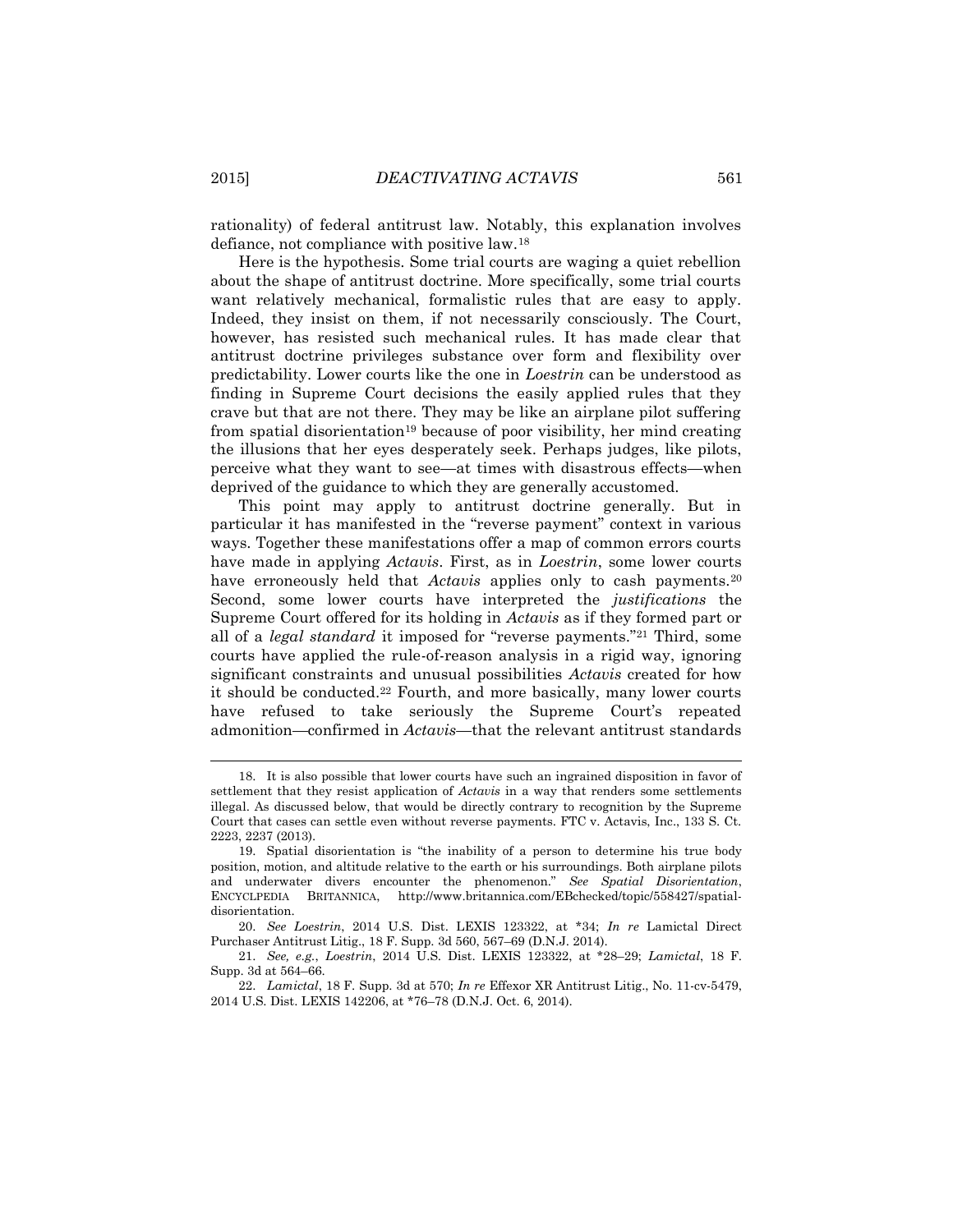should be understood as lying on a continuum from strict to forgiving rather than as discrete tests to apply in particular categories of cases.<sup>23</sup>

All of these errors appear to derive from a single source: an effort by lower courts to find a set of tools to decide "reverse payment" cases in a relatively mechanical manner, a set of tools that the Supreme Court has resisted providing. The Supreme Court simply did not write *Actavis* in a way to make management of a "reverse payment" case completely straightforward. It asked lower courts to take into account certain economic realities. Some lower courts seem resistant to that task.

Perhaps there is not much to be done about this conflict. Lower courts may simply have to soldier on as best they can. They may have no practical alternative, unless they flout the law. After all, the Supreme Court is authoritative.<sup>24</sup>

But there may be a lesson for the Supreme Court as well. It could better take into account the institutional needs and limitations of lower courts in establishing legal standards. If lower courts have difficulty applying some of the Supreme Court's rulings—and if they prove unable or unwilling to follow others—the Court might respond by attempting to craft standards that suit them. It is true that the Justices have other concerns—garnering a majority for a particular position, hedging against sweeping statements that may produce unintended consequences, and the like.<sup>25</sup> The Court, however, intervenes so rarely in any area of the law. To do so in a way that conflicts with the decision-making tendencies of lower courts can generate lasting uncertainty and confusion. In other words, perhaps—dare it be said?—the Supreme Court could be a bit more practical.

Part II explains four ways in which some lower courts have misinterpreted *Actavis.* It contends that a unifying theme is that those courts appear to be seeking decision-making rules that are more mechanical than the ones the Court provided.

Part III concludes by discussing some of the ways to reconcile the apparent tension between the Supreme Court and some lower courts. One obvious possibility is that the lower courts follow more carefully the decisions of the Supreme Court—including *Actavis*—even if the resulting decision-making process is uncomfortable. Another possibility—not

 $\overline{\phantom{a}}$ 

<sup>23.</sup> *See, e.g.*, *Lamictal*, 18 F. Supp. 3d at 564–65, 570 (suggesting the ordinary rule of reason applies).

<sup>24.</sup> As Justice Robert Jackson famously said of the Supreme Court: "We are not final because we are infallible but we are infallible only because we are final." Brown v. Allen, 344 U.S. 443, 540 (1953) (Jackson, J., concurring).

<sup>25.</sup> *See, e.g.*, Mark Tushnet, *Themes in Warren Court Biographies*, 70 N.Y.U. L. REV. 748, 763–66 (1995) (describing Justice Brennan's "rule of five").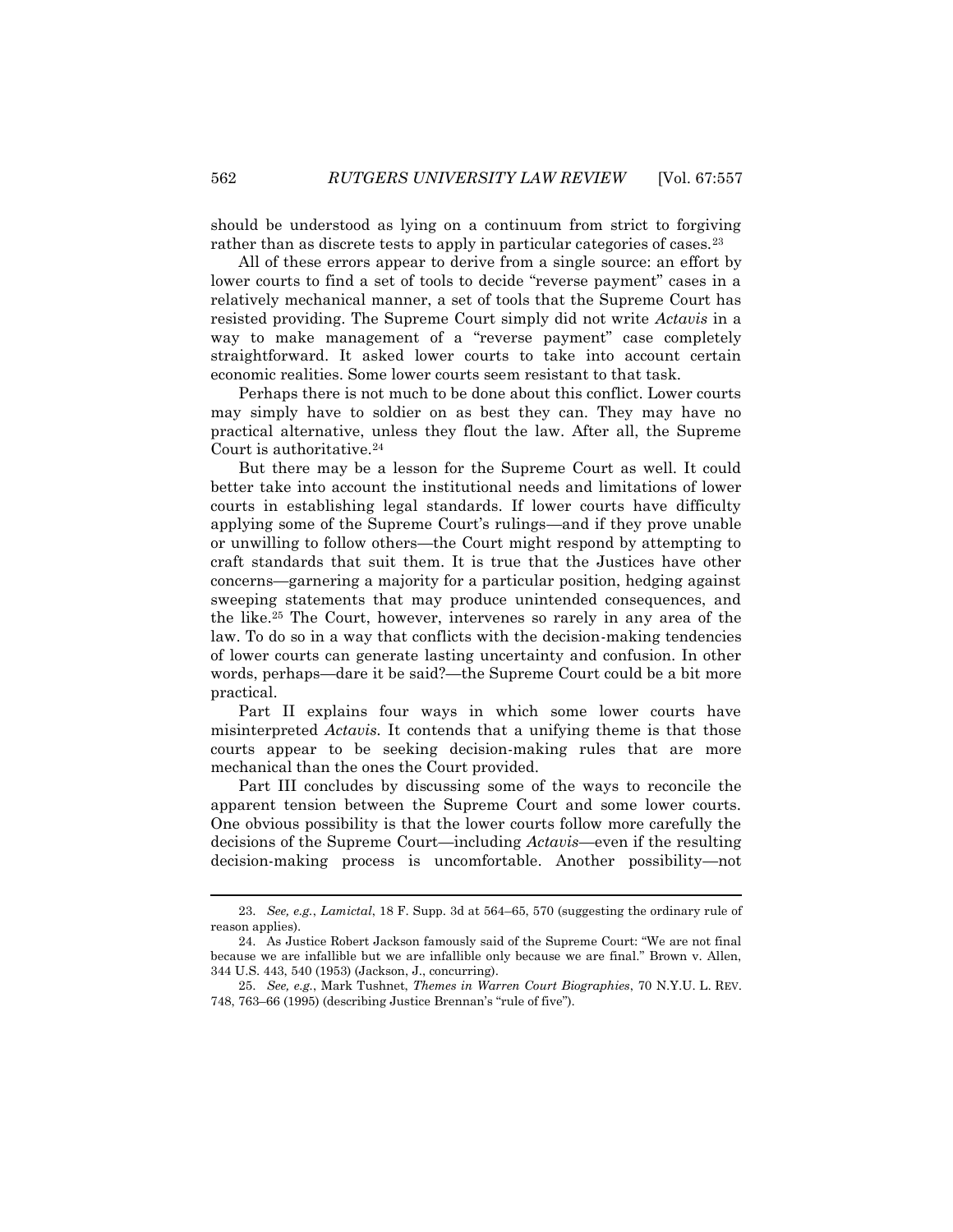mutually exclusive with the first—is that the Supreme Court could place a greater priority on formulating legal standards that the lower courts find congenial and workable.

### II. THE REASON FOR LOWER COURT RESISTANCE TO *ACTAVIS*

#### A. *The Court's Reasoning in Actavis*

In *Actavis*, the Supreme Court addressed an issue that had been percolating for some time in the lower courts: the standard for assessing the legality of "reverse payments." On one hand, reverse payments arguably constitute an agreement between horizontal competitors not to compete. They might therefore be treated as *per se* illegal<sup>26</sup> or presumptively unlawful,<sup>27</sup> as some courts had ruled. On the other hand, they arguably fall within the potential patent rights of the brand-name drug manufacturer and facilitate settlement of litigation, so they might be virtually always legal, as other courts had ruled.<sup>28</sup> The Supreme Court steered a middle course, holding that reverse payments can violate federal antitrust law and then identifying procompetitive justifications that can—and cannot—render them legal.

In reaching this conclusion, the Court began by rejecting the formalistic argument that virtually any settlement within a patentee's alleged patent rights is legal.<sup>29</sup> It turned instead to a substantive evaluation of the policies behind the patent and antitrust laws.<sup>30</sup> This point is crucial. The Court refused to elevate form over substance—as the dissent preferred—and instead focused on the underlying economics. Using that approach, it concluded that both the relevant patent  $law<sup>31</sup>$  and antitrust law<sup>32</sup> support an inquiry into the procompetitive and anticompetitive effects of a reverse payment. After all, if the patentee confers substantial compensation to the alleged infringer, that can

<sup>26.</sup> *See, e.g.*, *In re* Cardizem CD Antitrust Litig., 332 F.3d 896, 907 (6th Cir. 2003) (agreement effecting delay in generic entry *per se* illegal).

<sup>27.</sup> *See, e.g.*, *In re* K-Dur Antitrust Litig., 686 F.3d 197, 218 (3d Cir. 2012) (holding reverse payments presumptively unlawful and subject to "quick-look" approach), *vacated*, Upsher-Smith Labs., Inc. v. La. Wholesale Drug Co., 133 S. Ct. 2849 (2013).

<sup>28.</sup> *See, e.g.*, FTC v. Watson Pharms., 677 F.3d 1298, 1312 (11th Cir. 2012), *rev'd*, FTC v. Actavis, Inc., 133 S. Ct. 2223 (2013); *In re* Ciprofloxacin Hydrochloride Antitrust Litig., 544 F.3d 1323, 1336 (Fed. Cir. 2008); *In re* Tamoxifen Citrate Antitrust Litig., 466 F.3d 187, 212–13 (2d Cir. 2006).

<sup>29.</sup> *Actavis*, 133 S. Ct. at 2230–31.

<sup>30.</sup> *Id.* at 2231, 2233–34.

<sup>31.</sup> *Id.* at 2234.

<sup>32.</sup> *Id.* at 2231–33.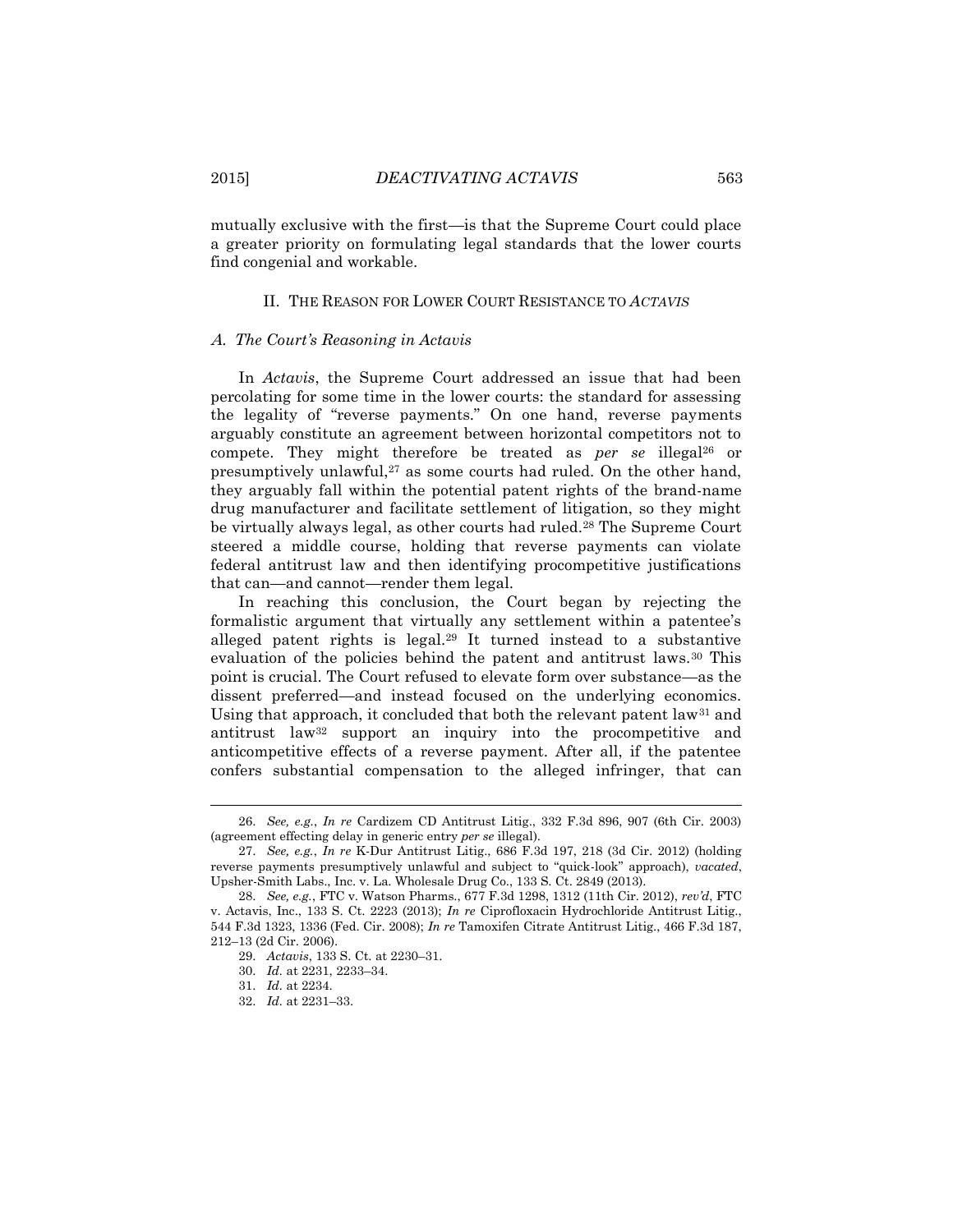"provide strong evidence that the patentee seeks to induce the generic challenger to abandon its claim with a share of its monopoly profits that would otherwise be lost in the competitive market."<sup>33</sup> In other words, the reverse payment can eliminate competition that would result if the parties were forced to litigate the patent dispute to a conclusion or if they were to settle without a reverse payment, based on the strength of the patent claim. In these circumstances, as the Court put it, "The patentee and the challenger gain; the consumer loses."<sup>34</sup>

Note, in this light, the Court's central line of reasoning. Its focus was on the risk that drug companies would resolve a patent dispute in a way to delay competition, maintain inflated prices, and share monopoly profits. Delaying generic entry in return for a large payment from the brand-name drug manufacturer can be a way to achieve that end. If it is in a particular case—if the effect of a reverse payment is to delay competition as compared to a settlement without a reverse payment courts should condemn it under the antitrust laws, notwithstanding the asserted patent rights of the brand manufacturer. In other words, no formal approach to the problem would cause the Court to ignore the underlying economics. Instead, the Court would proceed "by considering traditional antitrust factors such as likely anticompetitive effects, redeeming virtues, market power, and potentially offsetting legal considerations present in the circumstances."<sup>35</sup>

Along this line of reasoning, the Court identified five reasons reverse payments should not be, in effect, *per se* legal. The first is set forth above: they have "the 'potential for genuine adverse effects on competition.'"<sup>36</sup> Second, the Court reasoned that the anticompetitive effects of reverse payments will not always be offset by countervailing procompetitive effects. The Court offered two examples—and only two examples—of potential procompetitive effects. The first is that the payments might be no greater than the litigation costs that the patentee would save by settling.<sup>37</sup> The second is that the patentee might make the reverse payment for other services the alleged infringer has agreed to perform,

<sup>33.</sup> *Id.* at 2235.

<sup>34.</sup> *Id.*

<sup>35.</sup> *Actavis*, 133 S. Ct. at 2231.

<sup>36.</sup> *Id.* at 2234 (quoting FTC v. Ind. Fed'n of Dentists, 476 U.S. 447, 460–61 (1986)).

<sup>37.</sup> *Id.* at 2236. Note the questionable reasoning here. It assumes that the patentee is willing to pay to avoid the costs of litigation but the challenger is not. There is little reason to think that is so. Proof would seem to be required that brand drug manufacturers are likely to be more averse to risk than generic drug manufacturers. *See* Joshua P. Davis, *Applying Litigation Economics to Patent Settlements: Why Reverse Payments Should Be* Per Se *Illegal*, 41 RUTGERS L.J. 255, 304–05 (2009).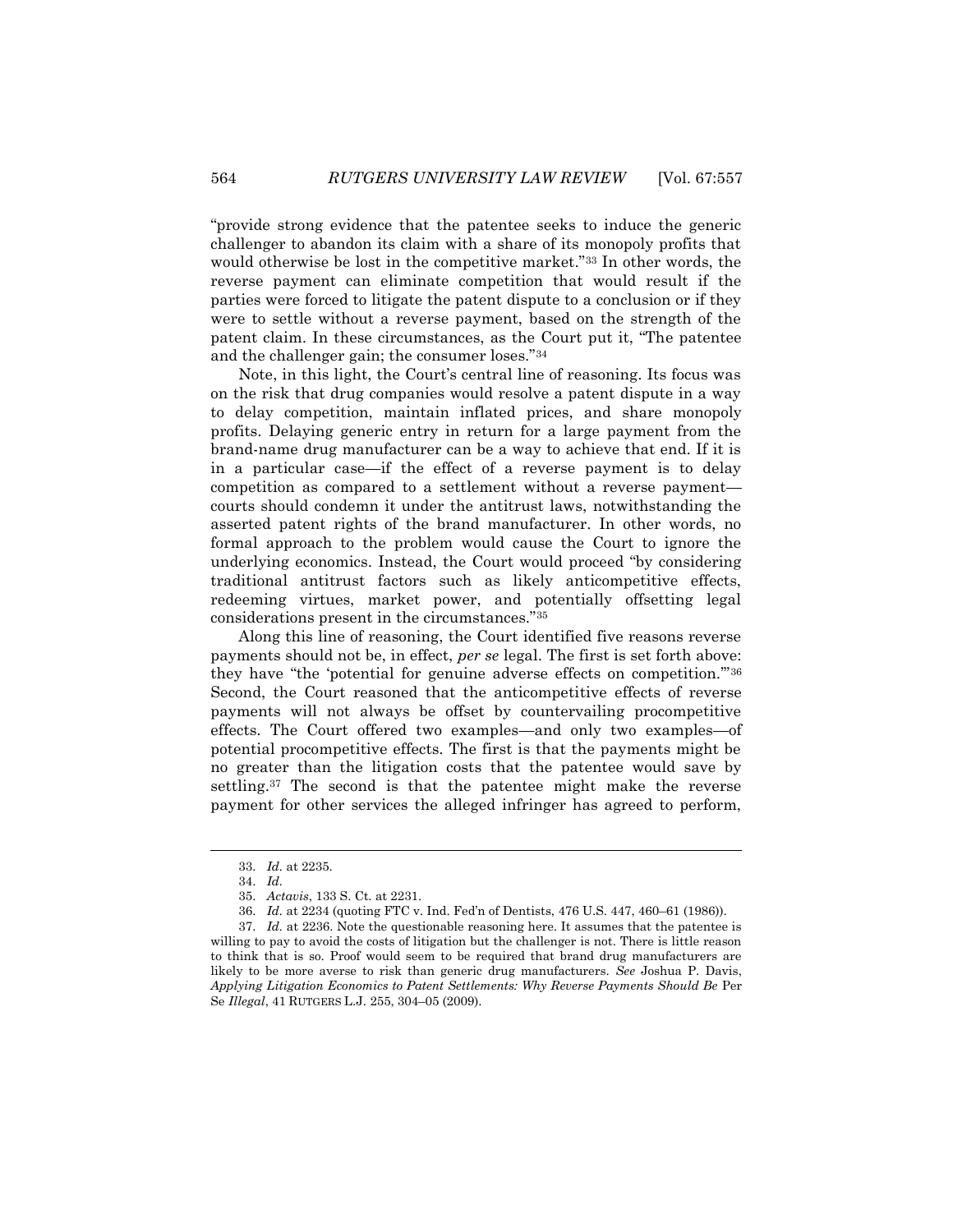not in exchange for delayed generic entry.<sup>38</sup> Importantly, it followed traditional rule-of-reason analysis in placing the burden on defendants to provide procompetitive justifications, noting that an "antitrust defendant may show. . . that legitimate justifications are present . . . ."<sup>39</sup>

Third, the Court justified its approach by recognizing that reverse payments pose a real risk of anticompetitive harm. They are no mere paper tiger. There is a real chance that they will limit the availability of drugs that purchasers value. The Court noted that a large payment can itself be "a strong indicator of power."<sup>40</sup> Why, after all, would a drug manufacturer pay a large sum to delay generic entry unless it could more than compensate for that payment by charging higher prices? And, as the Court also indicated, an "important patent" is important precisely because it can confer market power.<sup>41</sup>

Fourth, the Court pointed out that it would not be as administratively challenging to subject reverse payments to antitrust scrutiny as some lower courts had worried.<sup>42</sup> Indeed, the Court suggested various proxies—or shortcuts—a lower court might use to assess the illegality of a reverse payment. A trial court generally need not assess the strength of a patent directly, for instance, because "[a]n unexplained large reverse payment itself would normally suggest that the patentee has serious doubts about the patent's survival."<sup>43</sup> The same "unexplained large reverse payment" would also indicate the payment's "objective is to maintain supracompetitive prices."<sup>44</sup> Again, otherwise, why would the patentee agree to make such a large payment? Additionally, a trial court need not entertain the argument that the large payment is designed to avoid "even a small risk of invalidity."<sup>45</sup> That would be a confession, not a justification. It would be an acknowledgement that the payment is intended to avoid the risk of competition. And "that consequence constitutes the relevant anticompetitive harm."<sup>46</sup> As a result, risk aversion cannot justify a reverse payment. After all, an appeal to risk aversion is just another way to say that delaying generic entry can be procompetitive—a view that *Actavis* ruled out by characterizing a delay

<sup>38.</sup> *Actavis*, 133 S. Ct. at 2236. Note that the Court's reasoning arguably suggests there may be no reverse payment at all if the compensation is actually for services.

<sup>39.</sup> *Id.* at 2236.

<sup>40.</sup> *Id.* at 2236 (quoting 12 PHILLIP AREEDA & HERBERT HOVENKAMP, ANTITRUST LAW ¶2046, at 351 (3d ed. 2012) [hereinafter "AREEDA"].

<sup>41.</sup> *Id.*

<sup>42.</sup> *Id.*

<sup>43.</sup> *Id.*

<sup>44.</sup> *Actavis*, 133 S. Ct. at 2236.

<sup>45.</sup> *Id.*

<sup>46.</sup> *Id.*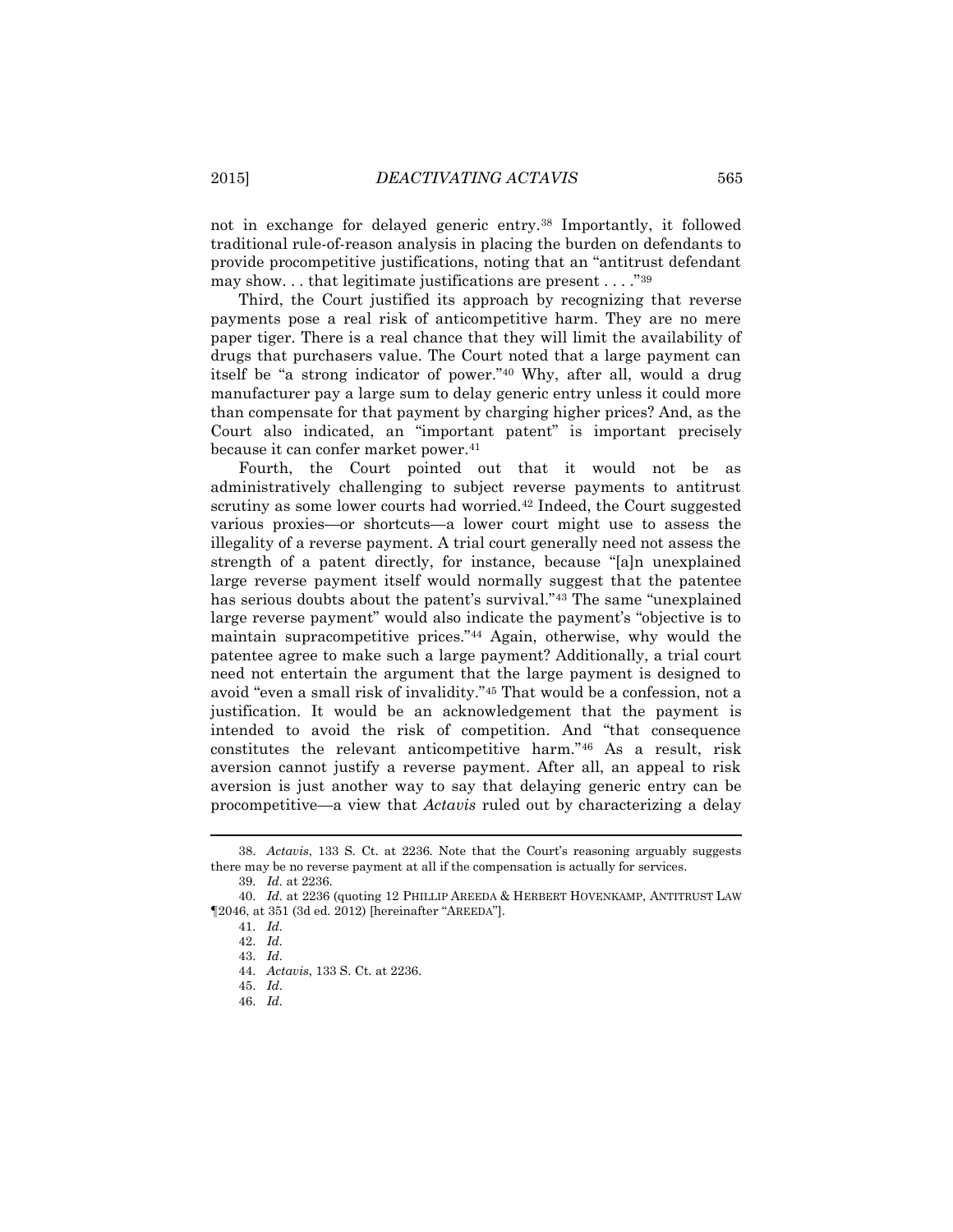in generic entry as anticompetitive. For these reasons, reverse payment litigation would be manageable in practice.

Fifth, the Court rejected the notion that reverse payments are necessary for drug manufacturers to settle disputes over patent rights.<sup>47</sup> They could settle without reverse payments.<sup>48</sup> After all, the overwhelming majority of cases settle, and they do so without an agreement between competitors not to compete and without sharing resulting monopoly profits.

All of this reasoning led the Supreme Court to conclude that reverse payments should not be immunized from meaningful antitrust scrutiny. It also held, however, that they should not be subject to quick look or *per se* analysis, but rather to the rule of reason. A few points about its reasoning in this regard are crucial. First, the Court noted that a presumption against the legality of reverse payments would not be proper "because the likelihood of a reverse payment bringing about anticompetitive effects depends upon its size, its scale in relation to the payor's anticipated future litigation costs, its independence from other services for which it might represent payment, and the lack of any other convincing justification."<sup>49</sup> Note how narrow this reasoning is. It suggests that if a reverse payment is large, if it is out of proportion to a brandname drug company's anticipated litigation costs, if it is not in exchange for (adequate) services, and if the brand company cannot offer any other convincing justification for the payment, it is illegal. So the Court rejected a presumption of illegality, but it also confirmed constraints on the rule-of-reason analysis that its reasoning entailed.<sup>50</sup>

Second—and related—the Court relieved lower courts of any need to address certain issues or undertake certain analyses. Parties challenging a reverse payment need not prove the lack of invalidity of the patent at issue, "empirically demonstrate the virtues or vices of the patent system," or "present every possible supporting fact or refute every possible prodefense theory."<sup>51</sup> These points follow in part logically from the shortcuts the Court had offered. A large reverse payment, for example, can provide "strong evidence" that a payer is seeking to delay generic entry because of

 $\overline{\phantom{a}}$ 

<sup>47.</sup> *Id.* at 2237.

<sup>48.</sup> *Id.*

<sup>49.</sup> *Id.*

<sup>50.</sup> *See* Aaron Edlin, Scott Hemphill, Herbert Hovenkamp & Carl Shapiro, *Activating*  Actavis, 28 ANTITRUST 16 (2013); Thomas F. Cotter, *FTC v. Actavis, Inc.: When Is the Rule of Reason Not the Rule of Reason?*, 15 MINN. J.L. SCI. & TECH. 41 (2014).

<sup>51.</sup> *Actavis*, 133 S. Ct. at 2237.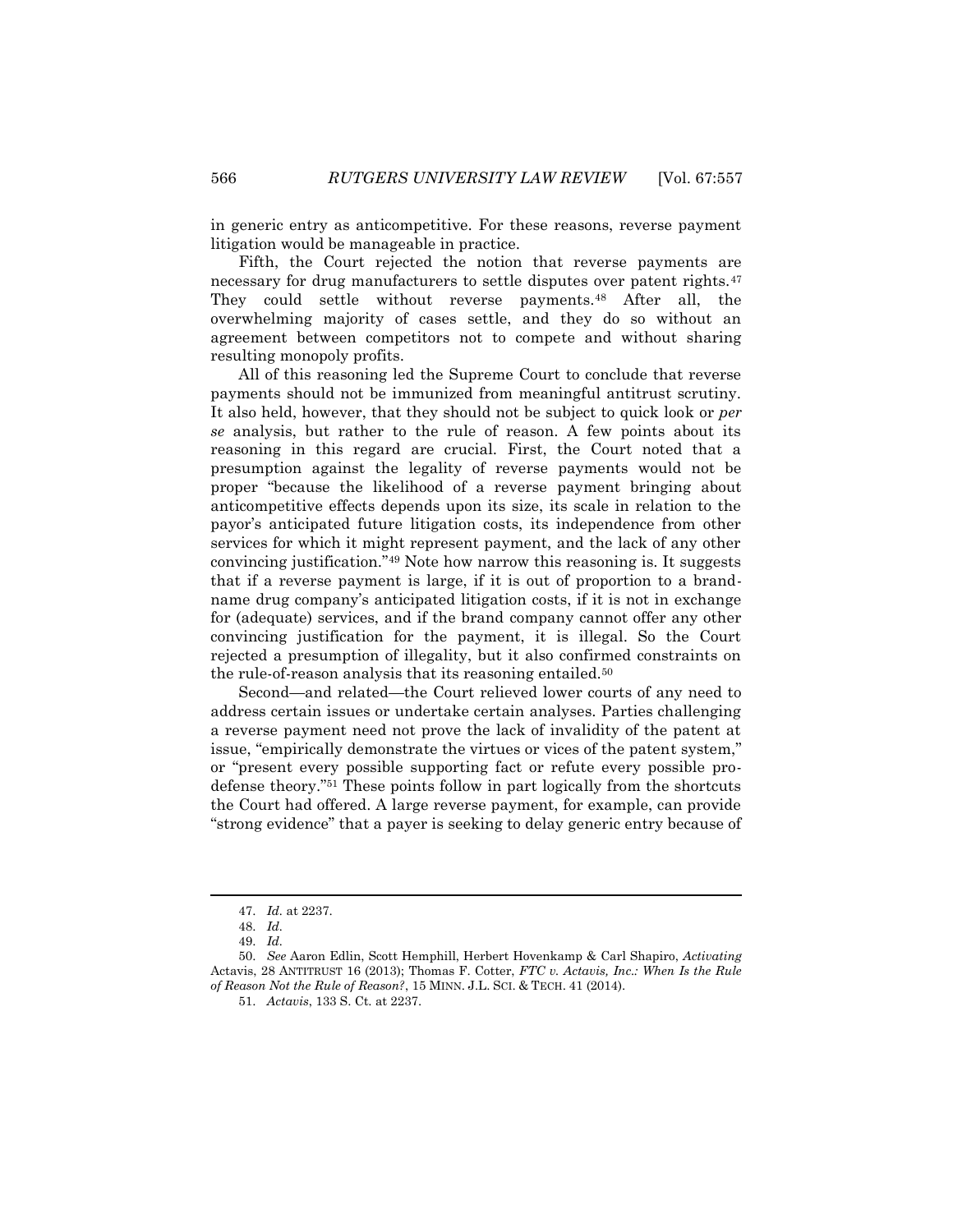the weakness of its patent<sup>52</sup> and can be "a strong indicator" of market power—that is, the power to raise prices above competitive levels.<sup>53</sup>

Third—and again related—the Court did not require lower courts to apply a full-blown rule-of-reason analysis. Again, this follows logically from the shortcuts the Court endorsed. But it also follows from a broader commitment the Court has made. It has repeatedly directed lower courts not to think in terms of three distinct tests for assessing antitrust violations: *per se*, quick look, and rule of reason. *Actavis* confirmed that antitrust standards should instead fall along a continuum with *per se* analysis marking one end and rule-of-reason analysis marking the other. It explained: "As a leading antitrust scholar has pointed out, 'there is always something of a sliding scale in appraising reasonableness' and as such 'the quality of proof required should vary with the circumstances."<sup>54</sup> As a result, lower courts could curtail the rule-of-reason analysis in reverse payment cases, not only by using the shortcuts the Court provided but also in general by employing a less involved inquiry where it suffices to establish the illegality of a reverse payment. The Court elaborated:

As in other areas of law, trial courts can structure antitrust litigation so as to avoid, on the one hand, the use of antitrust theories too abbreviated to permit proper analysis, and, on the other, consideration of every possible fact or theory irrespective of the minimal light it may shed on the basic question—that of the presence of significant unjustified anticompetitive consequences. We therefore leave to the lower courts the structuring of the present rule-of-reason antitrust litigation.<sup>55</sup>

The above analysis of *Actavis* provides background for understanding various errors lower courts have made in interpreting the decision and for trying to identify a theme that unifies those errors.

## B. *Cash Only*

One of the issues that has arisen since *Actavis* is whether its holding applies to any form of benefit a brand drug manufacturer confers on a generic drug manufacturer or whether it applies only to cash. This issue should not be difficult. While the Court did not address it explicitly, it

<sup>52.</sup> *Id.* at 2235.

<sup>53.</sup> *Id.* at 2236.

<sup>54.</sup> *Id.* at 2237–38 (quoting Cal. Dental Ass'n v. FTC, 526 U.S. 756, 780 (1999)).

<sup>55.</sup> *Id.* at 2238 (citing 7 AREEDA, ¶1508c, at 438–40 (1986)).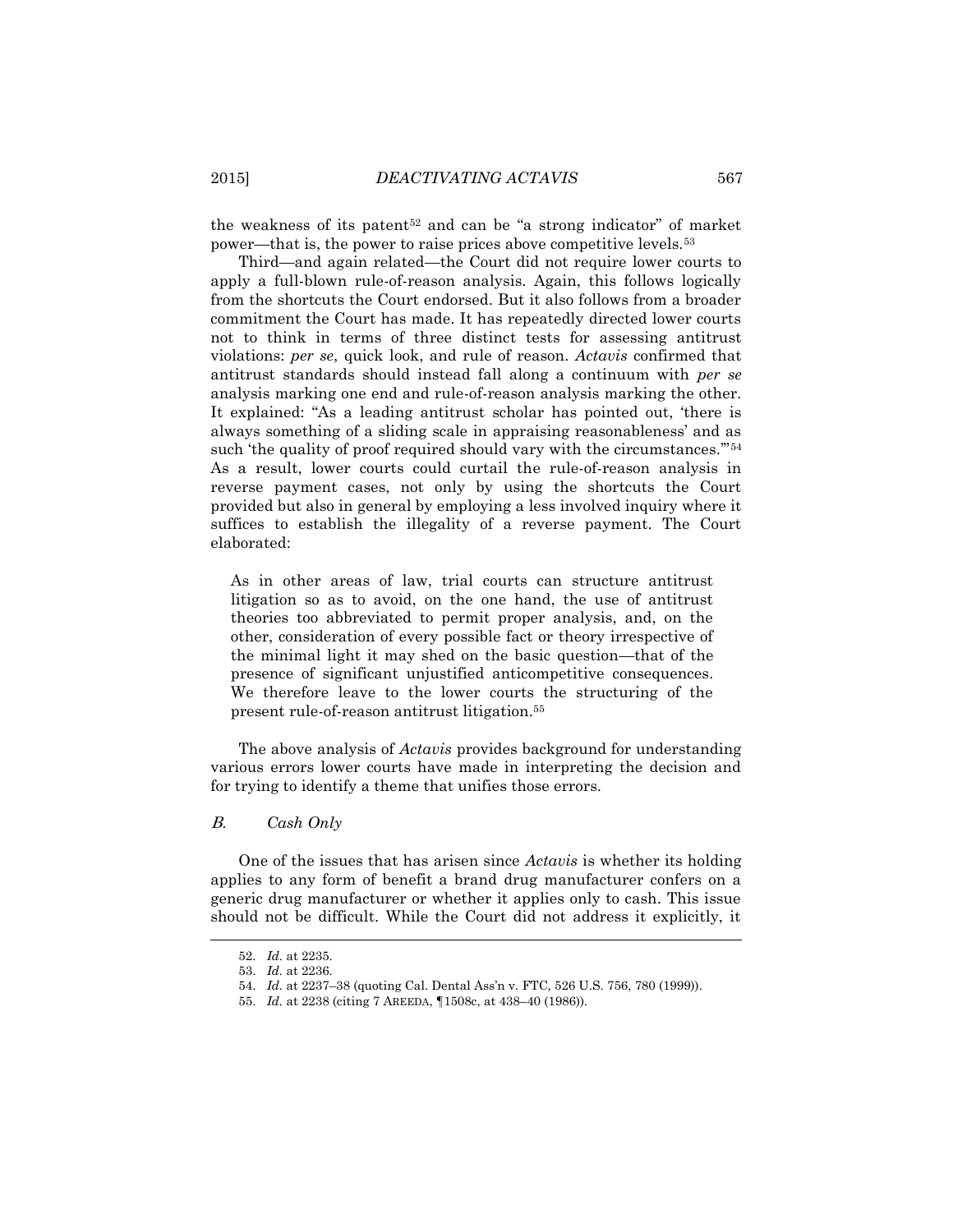modeled how to do so. The Court's reasoning revealed that what matters should be the underlying economics, not empty formalism.<sup>56</sup> The Court held that a reverse payment is not automatically legal merely because it delays generic entry within the life of the patent at issue. True, the Court could have relied on precedent to reach the contrary conclusion, as the dissent contended.<sup>57</sup> True, a bright-line rule legalizing settlements during the life of a patent would have been easier to administer than one that delved into economic effects. But the Court made clear that the antitrust analysis should attend to procompetitive and anticompetitive effects, not to wooden or arbitrary categories.<sup>58</sup>

The same reasoning resolves the issue in regard to non-cash payments. There is no *economic* reason why a brand conferring a benefit in a non-cash form should be exempt from *Actavis*. Some non-cash payments can be readily equated to a monetary amount, such as free product.<sup>59</sup> Others may require more analysis, such as the brand company agreeing not to launch an authorized generic<sup>60</sup> or not to license other generics,<sup>61</sup> conferring on the generic a license to market a particular drug,<sup>62</sup> or offering other rights or opportunities the generic would not otherwise have.<sup>63</sup> All of these actions can provide great value to a generic drug company. Any of them can trigger an agreement by the generic manufacturer to delay generic entry longer than otherwise would occur<sup>64</sup>

60. *See id.* at \*60–62; *see also In re* Effexor XR Antitrust Litig., No. 11-5479, 2014 U.S. Dist. LEXIS 142206, at \*35 (D.N.J. Oct. 6, 2014); *In re* Niaspan Antitrust Litig., 13 md-2460, 2014 U.S. Dist. LEXIS 124818, at \*13 (E.D. Pa. Sept. 8, 2014); *In re* Loestrin 24 FE Antitrust Litg., No. 13-2472, 2014 U.S. Dist. LEXIS 123322, at \*17 (D.R.I. Sept. 4, 2014), *In re* Lamictal Direct Purchaser Antitrust Litig., 18 F. Supp. 3d. 560 (D.N.J. 2014); *In re* Nexium (Esomeprazole) Antitrust Litig., 968 F. Supp. 2d 367, 382 (D. Mass. 2013).

61. *See, e.g.*, *Loestrin*, 2014 U.S. Dist. LEXIS 123322, at \*17.

63. *See, e.g.*, *id.*; *In re* Lipitor Antitrust Litig., No. 12-cv-2389, 2014 U.S. Dist. LEXIS 127877, at \*40 (D.N.J. Sept. 12, 2014); *Nexium*, 968 F. Supp. 2d at 383–84.

64. *See United Food*, 2014 U.S. Dist. LEXIS 161069, at \*61 ("If the no-authorizedgeneric term has any value . . . then it plausibly incentivized [the generic manufacturer] to

<sup>56.</sup> In doing so, it followed a long line of precedent. Eastman Kodak Co. v. Image Tech. Servs., 504 U.S. 451, 466–67 (1992) ("Legal presumptions that rest on formalistic distinctions rather than actual market realities are generally disfavored in antitrust law."); Continental T.V., Inc. v. GTE Sylvania Inc., 433 U.S. 36, 58–59 (1977) (focusing on "economic effect rather than . . . formalistic line drawing"); United States v. Sealy, Inc., 388 U.S. 350, 352 (1967) ("If we look at substance rather than form, there is little room for debate.").

<sup>57.</sup> *Actavis*, 133 S. Ct. at 2239 (Roberts, C.J., dissenting).

<sup>58.</sup> *Id.* at 2237 (majority opinion).

<sup>59.</sup> *See, e.g.*, United Food & Commercial Workers Local 1776 & Participating Emp'rs Health & Welfare Fund v. Teikoku Pharm. USA, Inc., No. 14-md-0251, 2014 U.S. Dist. LEXIS 161069, at \*59 (provision of free branded product is a "simple transfer of a fungible product" so that "[c]alculating its value is straightforward").

<sup>62.</sup> *See, e.g.*, *id.*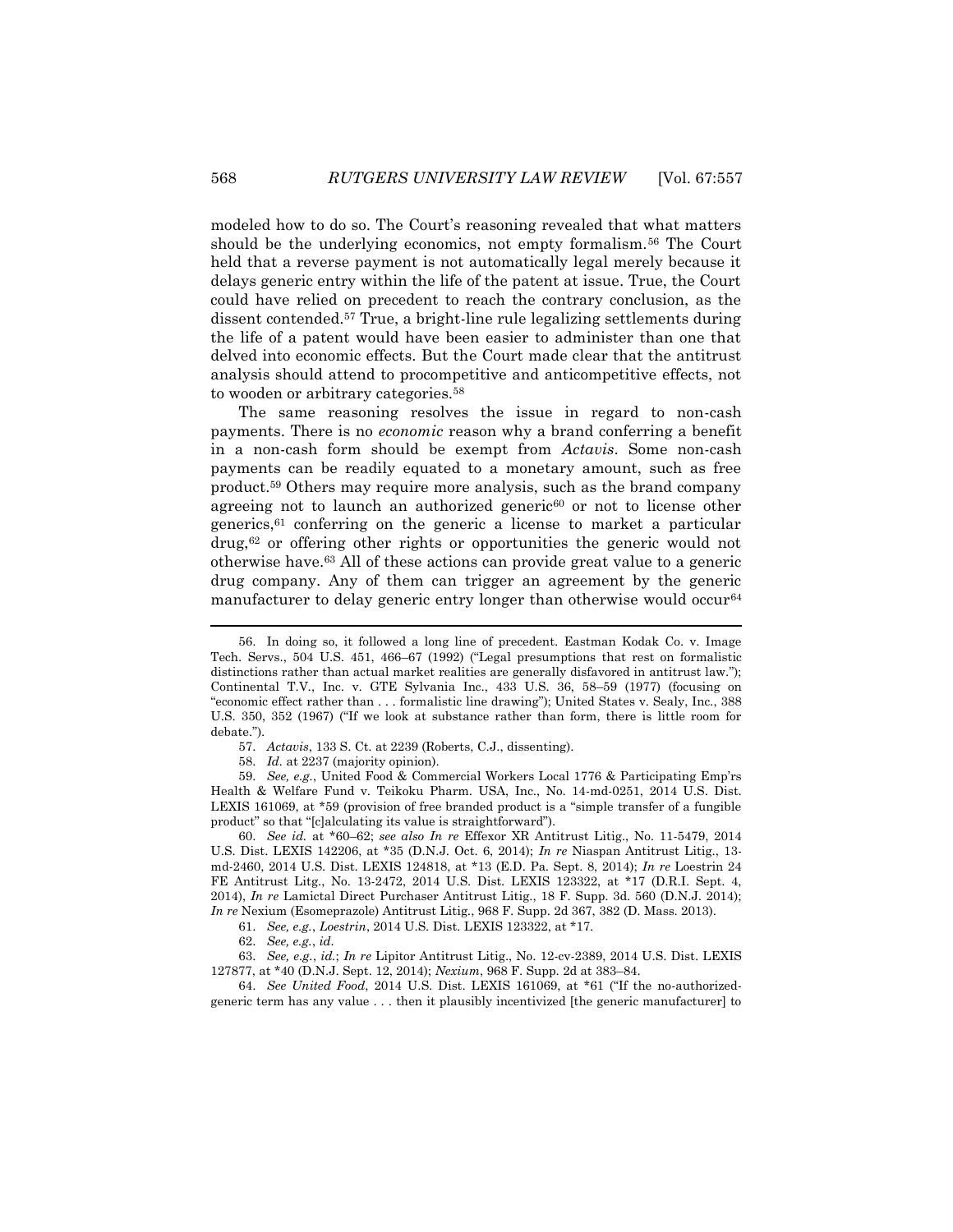and could enable the brand and generic companies to share inflated profits they would not otherwise receive. Of course, if relevant, as part of the rule of reason, the Court would have to determine whether the amount of the benefit is larger, for example, than the anticipated litigation costs of the brand drug company or exceeds the value of a fair exchange for some other service provided to the brand company (as opposed to being a disguised reverse payment). Burdens pertaining to pleading, production, and persuasion dictate which party must make the relevant assertions and provide pertinent evidence. But nothing about non-cash payments changes the underlying *economic* analysis. A noncash payment can have precisely the same anticompetitive consequences as a cash payment. The reasoning of *Actavis* suggests no reason it should not be subjected to the same antitrust scrutiny.<sup>65</sup>

Why then have some courts held that *Actavis* applies only to cash?<sup>66</sup> One reason is that the opinion often used the terms "dollars" or "money" or "payment."<sup>67</sup> This line of reasoning is unpersuasive for various reasons. First and foremost, it is contrary to the emphasis in *Actavis* on the underlying economics. The Court adopted in significant measure the economist's perspective and, from that perspective, formal distinctions such as what counts as a payment—do not matter.<sup>68</sup> Indeed, the economist's perspective can explain the Court's use of the terms "dollars" or "money" as a proxy for a broader concept. That is how economists express themselves. They are likely to be surprised and confused if someone points out that they are using those terms loosely and that the same point can apply to other forms of compensation. "Of course they

67. *See, e.g.*, *Loestrin*, 2014 U.S. Dist. LEXIS 123322, at \*24–26; *Lamictal*, 18 F. Supp. 3d 560 (D.N.J. 2014).

accept an entry date later than it otherwise would have. This is precisely the harm that *Actavis* sought to prevent.").

<sup>65.</sup> *Nexium*, 968 F. Supp. 2d at 392 (internal citation omitted) (declining to "read into [*Actavis*] a strict limitation of its principles to monetary-based arrangements alone" and instead reasoning that "adopting a broader interpretation of the word 'payment' . . . serves the purpose of aligning the law with modern-day realities").

<sup>66.</sup> To be sure, numerous district courts have recognized that *Actavis* does apply to non-cash payments. *See, e.g.*, *United Food*, 2014 U.S. Dist. LEXIS 161069, at \*57; *Effexor*, 2014 U.S. Dist. LEXIS 142206, at \*62; Time Ins. Co. v. Astrazeneca AB, No. 14-cv-4149, 2014 U.S. Dist. LEXIS 140110, at \*13 (E.D. Pa. Oct. 1, 2014); *Lipitor*, 2014 U.S. Dist. LEXIS 127877, at \*64; *Niaspan*, 2014 U.S. Dist. LEXIS 124818, at \*32; *Nexium*, 968 F. Supp. 2d at 392; *In re* Lipitor Antitrust Litig., No. 3:12–cv–2389, 2013 WL 4780496, at \*26 (D.N.J. Sept. 5, 2013); *In re* Nexium (Esomeprazole) Antitrust Litig., 968 F. Supp. 2d 367, 392 (D. Mass. 2013).

<sup>68.</sup> *See Niaspan*, 2014 U.S. Dist. LEXIS 124818, at \*33 ("To read *Actavis* as so limited would be particularly anomalous in the context of antitrust law, in which 'economic realities rather than a formalistic approach must govern.'") (quoting United States v. Dentsply Int'l. Inc., 399 F.3d 181, 189 (3d Cir. 2005)).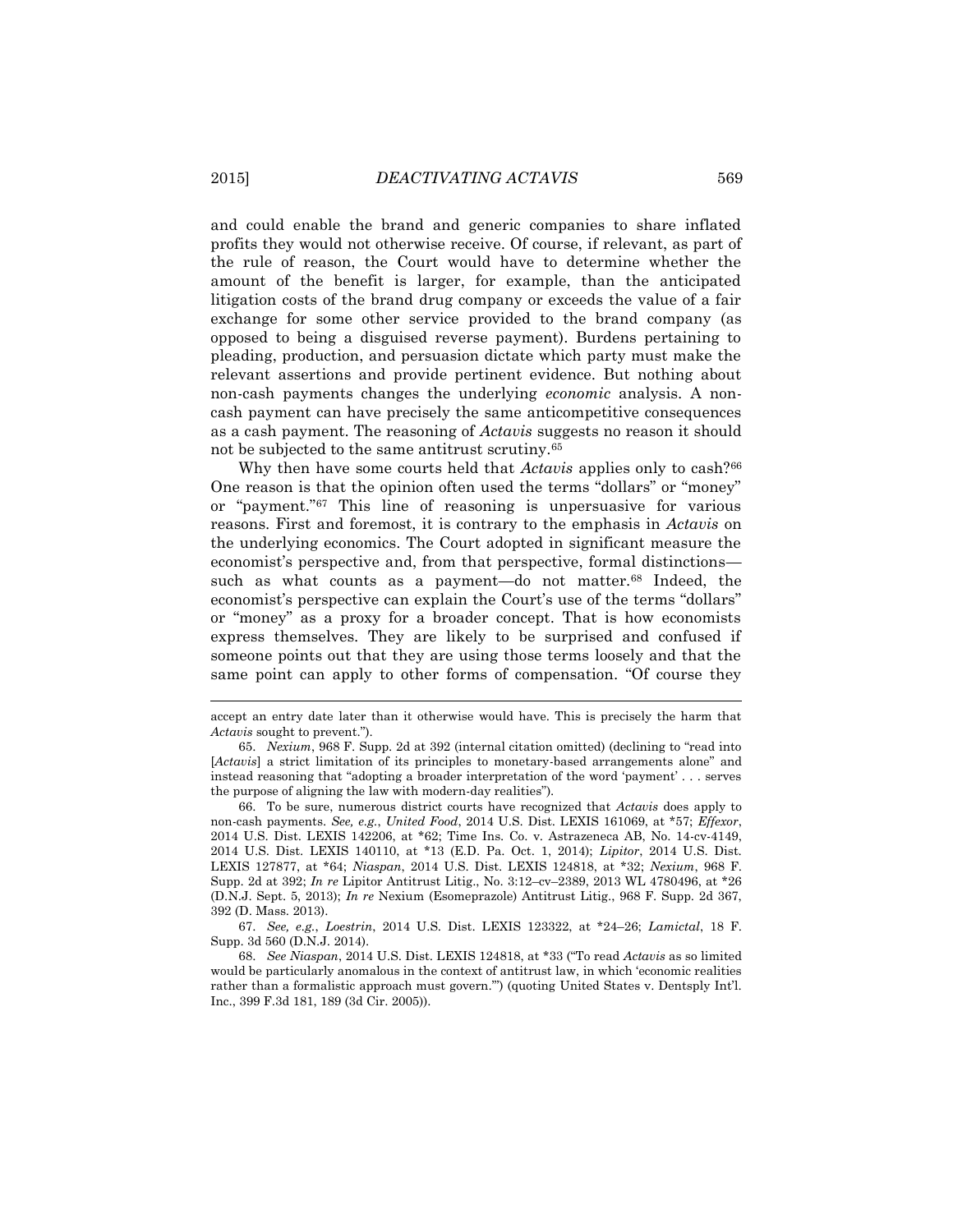can," the economist is likely to think. It is standard practice in economic theory to equate goods and services with money for purposes of analysis. Economists—and judges familiar with and engaging in standard economic reasoning—are not apt to state this obvious point. Indeed, from a lawyerly perspective, the repeated use of the word "dollars" in *Actavis* could mean that reverse payments made in yen or euros are not subject to antitrust scrutiny. An economist would reject this lawyer's distinction out of hand, just as they would reject the one between monetary and other forms of payment.

The same points pertain to use of the term "payments." It is even less plausibly interpreted as applying only to cash. "Payments" are recognized as extending beyond money. *Black's Law Dictionary*, for example, defines a "payment" as "[p]erformance of an obligation by the delivery of money or some other valuable thing accepted in partial or full discharge of an obligation."<sup>69</sup>

There is another reason—beyond the convention in economics to equate all things of value with dollar amounts—that the *Actavis* opinion may have focused on cash payments. This was the form that the reverse payment took in the facts before the Supreme Court.<sup>70</sup> It therefore had little reason to address non-cash payments. But it nonetheless made clear at one point that cash was only illustrative—not a requirement—of what constitutes a reverse payment. In responding to the dissent, it addressed "reverse payment settlements—e.g., in which A, the plaintiff, pays money to defendant B purely so B will give up the patent fight[.]"<sup>71</sup> Payment of money, then, would seem to be only an example. It would not seem to be the sole form a reverse payment can take. And the terms the Court used—"dollars," "money," and "payments"—should not artificially constrict the scope of *Actavis*.

Another line of reasoning in the lower courts is more puzzling. Some courts have suggested *Actavis* does *not* extend to non-cash payments because the dissent in *Actavis* said that the majority's logic *does* extend to non-cash payments.<sup>72</sup> This inference is counterintuitive. One would think the dissent's assertion would lead to the opposite conclusion: that the dissent is right that *Actavis* applies to non-cash payments.<sup>73</sup> The

<sup>69.</sup> BLACK'S LAW DICTIONARY 1243 (9th ed. 2010); *see also* 60 AM. JUR. 2D PAYMENT § 26 ("A payment may refer to the transfer of value other than money.").

<sup>70.</sup> FTC v. Actavis, Inc., 133 S. Ct. 2223, 2229 (2013); *see also Nexium*, 968 F. Supp. 2d at 392 (holding the same premise as *Actavis*).

<sup>71.</sup> *Actavis*, 133 S. Ct. at 2233 (Roberts, C.J., dissenting).

<sup>72.</sup> *See Lamictal*, 18 F. Supp. 3d at 568; *Loestrin*, 2014 U.S. Dist. LEXIS 123322, at \*30.

<sup>73.</sup> *Actavis*, 133 S. Ct. at 2245 (Roberts, C.J., dissenting).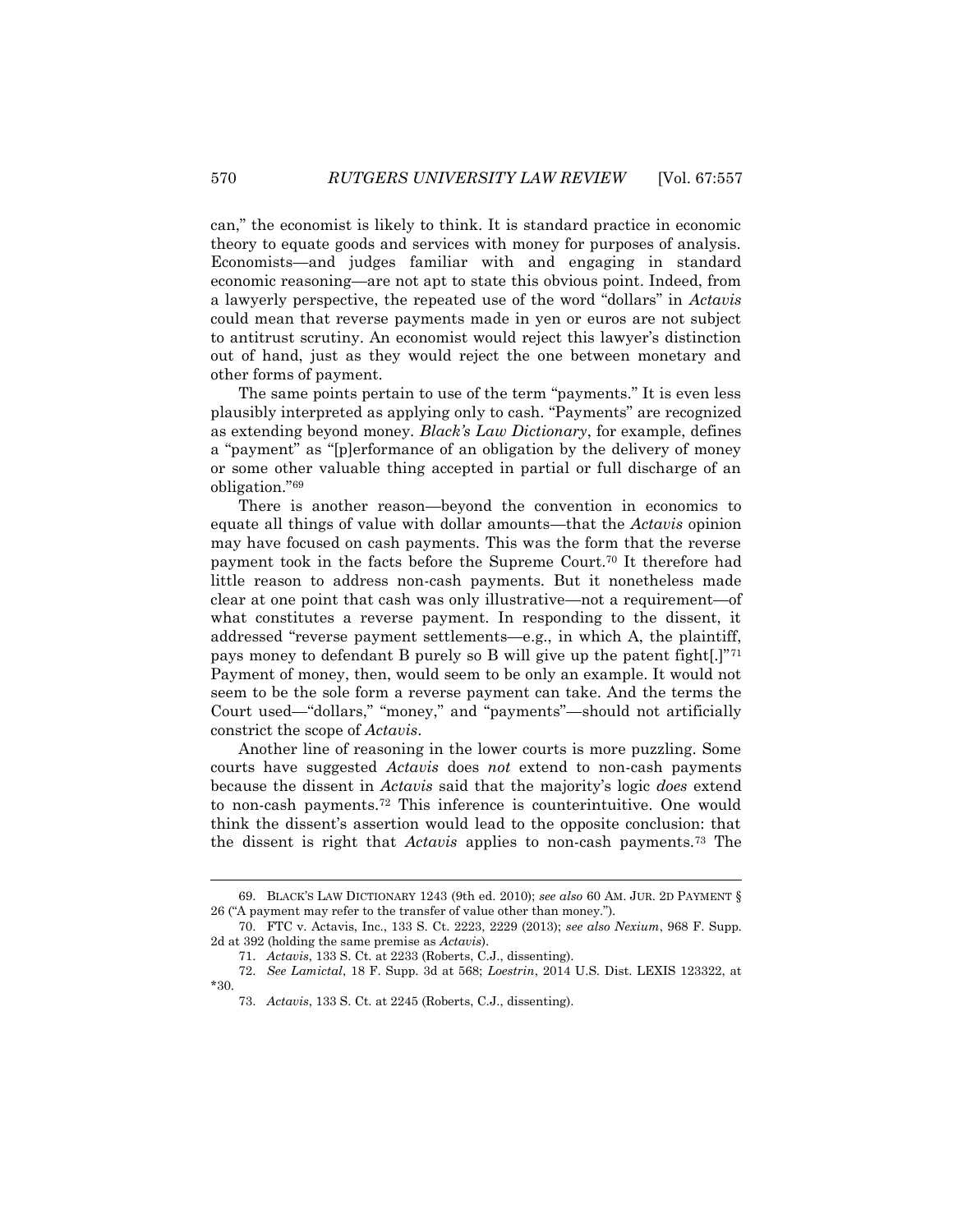latter conclusion is all the more plausible because the majority did *not* deny that its holding applied to non-cash payments, even though it did respond to and attempt to refute various other arguments the dissent made.<sup>74</sup> Further, in responding to the dissent in the quotation above, the majority indicated that cash payments were only one kind of reverse payment and that it was using them only as an example.<sup>75</sup> Given the great care with which the Justices and their clerks write, it is implausible that the majority would have failed to contradict the dissent—and indeed would have confirmed the dissent's view—if instead it meant to limit reverse payments to cash.

Why then have some lower courts drawn the inference from the dissenting opinion that the majority meant to address only cash? They seem to have read the dissent as *assuming* that the majority meant to distinguish cash from non-cash payments<sup>76</sup>—although the dissent never makes this point explicitly—and then to have read the majority as failing to rebut this implicit position. This reading of *Actavis* is not entirely illogical, but it is too attenuated and convoluted to persuade. Judge Posner recently rejected a similar argument by explaining that a defendant was "wrong to think that anything a dissenting opinion approves of the majority *must* disapprove of."<sup>77</sup> It seems comparably odd to infer that the holding in *Actavis* does not extend to non-cash payments just because the dissent says it does. Not everything the dissent says is necessarily wrong. This inference would be particularly strange because, as noted above, the majority indicated its holding *does* extend beyond cash.

A couple of other points made by the lower courts warrant consideration. In limiting reverse payments to cash, one court expressed a concern about discouraging settlements.<sup>78</sup> But the Supreme Court rejected the notion that banning reverse payments would prevent parties from settling.<sup>79</sup> Given that non-cash reverse payments can have the same economic consequences as cash reverse payments—such as when brand manufacturers provide free product to generic manufacturers—the Court's reasoning precludes using the policy in favor of settlement as justification for restricting *Actavis* to cash. The Court held that the

<sup>74.</sup> *See, e.g.*, *id.* at 2231–32, 2233, 2235 (responding to the dissent's arguments).

<sup>75</sup>*. Id.* at 2233.

<sup>76.</sup> One court makes this step of the analysis explicit. *See Lamictal*, 18 F. Supp. 3d at 568. It also seems to underlie *Loestrin*.

<sup>77.</sup> Butler v. Sears, Roebuck & Co., 727 F.3d 796, 800 (7th Cir. 2013).

<sup>78.</sup> *Loestrin*, 2014 U.S. Dist. LEXIS 123322, at \*33.

<sup>79.</sup> *Actavis*, 133 S. Ct. at 2237 ("[T]he fact that a large, unjustified reverse payment risks antitrust liability does not prevent litigating parties from settling their lawsuit.").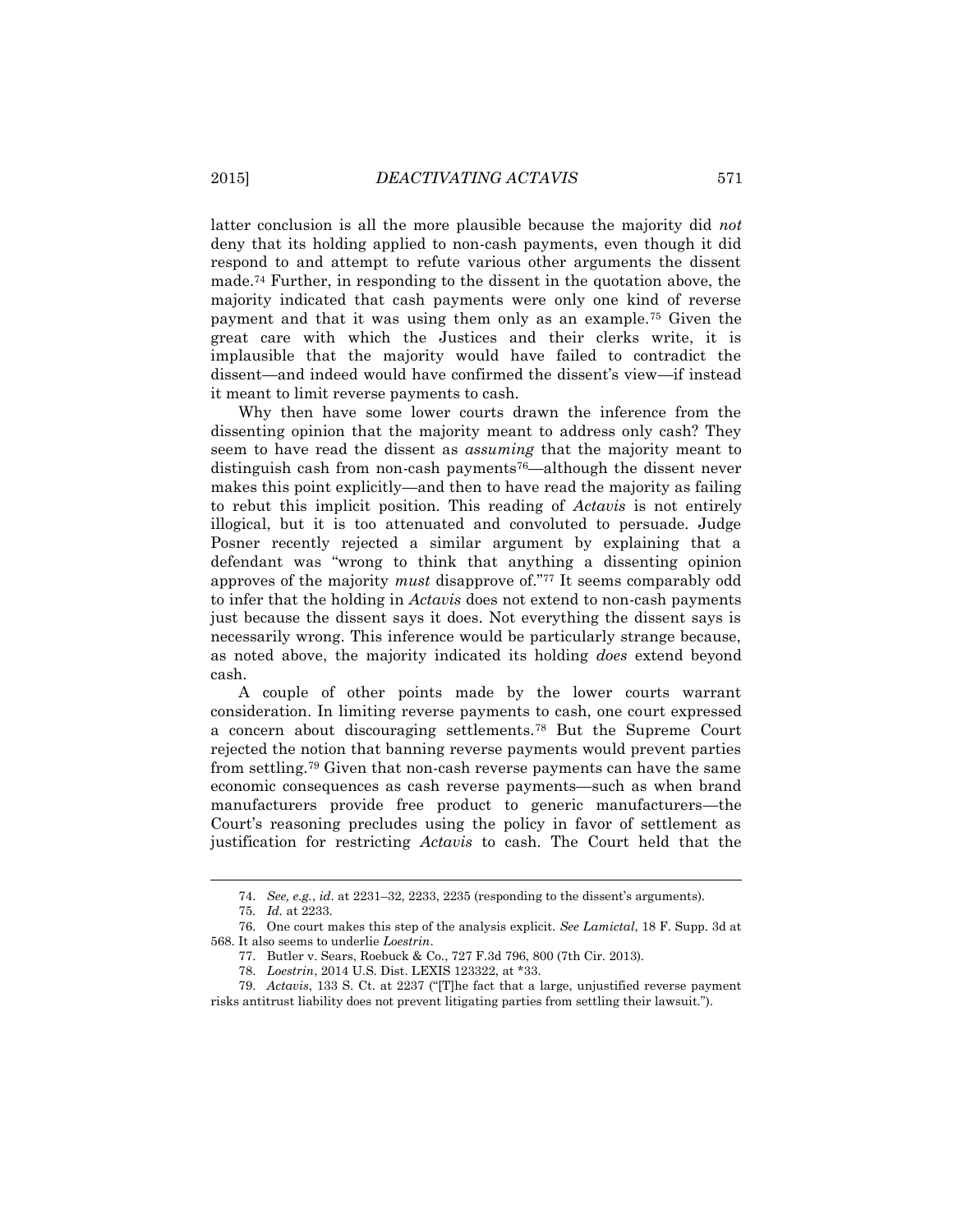various considerations weighing in favor of subjecting reverse payments to antitrust scrutiny "outweigh the single strong consideration—the desirability of settlements—that led [lower courts] to provide nearautomatic antitrust immunity to reverse payment settlements."<sup>80</sup> So the policy in favor of settlements does not provide a persuasive basis for reading *Actavis* narrowly, but it may suggest what is motivating some lower courts.

So may another point at least one lower court has made. The court in Loestrin worried that non-cash payments would be difficult to quantify.<sup>81</sup> Yet quantification would be necessary, for example, to compare the size of the payment to the anticipated costs of litigation for the brand company.<sup>82</sup> Again, it is hard to reconcile this point with the reasoning of *Actavis*. Economic analysis of antitrust issues often involves quantifying what is difficult to quantify. But the Supreme Court required lower courts to brave those difficulties when it adopted the rule of reason and rejected both the scope-of-the-patent test and the quick-look approach.<sup>83</sup>

The concern about quantifying non-cash payments may well be revealing. It may explain why some lower courts have been resistant to *Actavis*. They may not like the challenging task the Supreme Court has put before them, preferring bright-line rules to open-ended economic inquiry. They may share the sentiments of the Chief Justice in dissent: "Good luck to the district courts that must, when faced with a patent settlement, weigh the 'likely anticompetitive effects, redeeming virtues, market power, and potentially offsetting legal considerations present in the circumstances.'"<sup>84</sup> In short, they may be resistant to the daunting task they perceive the Supreme Court to have imposed on them. They

l

82. *Loestrin*, 2014 U.S. Dist. LEXIS 123322, at \*28–29. As discussed *infra*, the comparisons the *Loestrin* court discussed would not all be relevant, as they followed from the court confusing the five justifications for the *Actavis* decision with the test for applying *Actavis* in future cases. *See infra* notes 105–08 and accompanying text.

<sup>80</sup>*. Id.* at 2237.

<sup>81.</sup> *Loestrin*, 2014 U.S. Dist. LEXIS 123322, at \*28–29 (the value conferred by a brand company to a generic company—a key consideration in the analysis under *Actavis—* "can be reasonably measured when the reverse payment is a cash payment; a non-cash settlement, particularly one that is multifaceted and complex . . . , is almost impossible to measure"). *But see* United Food & Comm. Workers Local 1776 & Participating Emp'rs Health & Welfare Fund v. Teikoku Pharm. USA, No. 14-md-2521, 2014 U.S. Dist. LEXIS 161069, at \*59 (N.D. Cal. Nov. 17, 2014) (internal citations omitted) ("[T]o determine if a [settlement] term is a large and unjustified payment, as *Actavis* requires, courts must be able to calculate its value. However, not all non-monetary payments are impossible to value. There are many plausible methods by which plaintiffs may calculate the value of nonmonetary terms."); Edlin et al., *supra* note 50, at 18 ("Although sometimes intricate, handling this complexity is well within the competence of a district court.").

<sup>83.</sup> *Actavis*, 133 S. Ct. at 2237.

<sup>84.</sup> *Id.* at 2245 (Roberts, C.J., dissenting) (quoting the majority).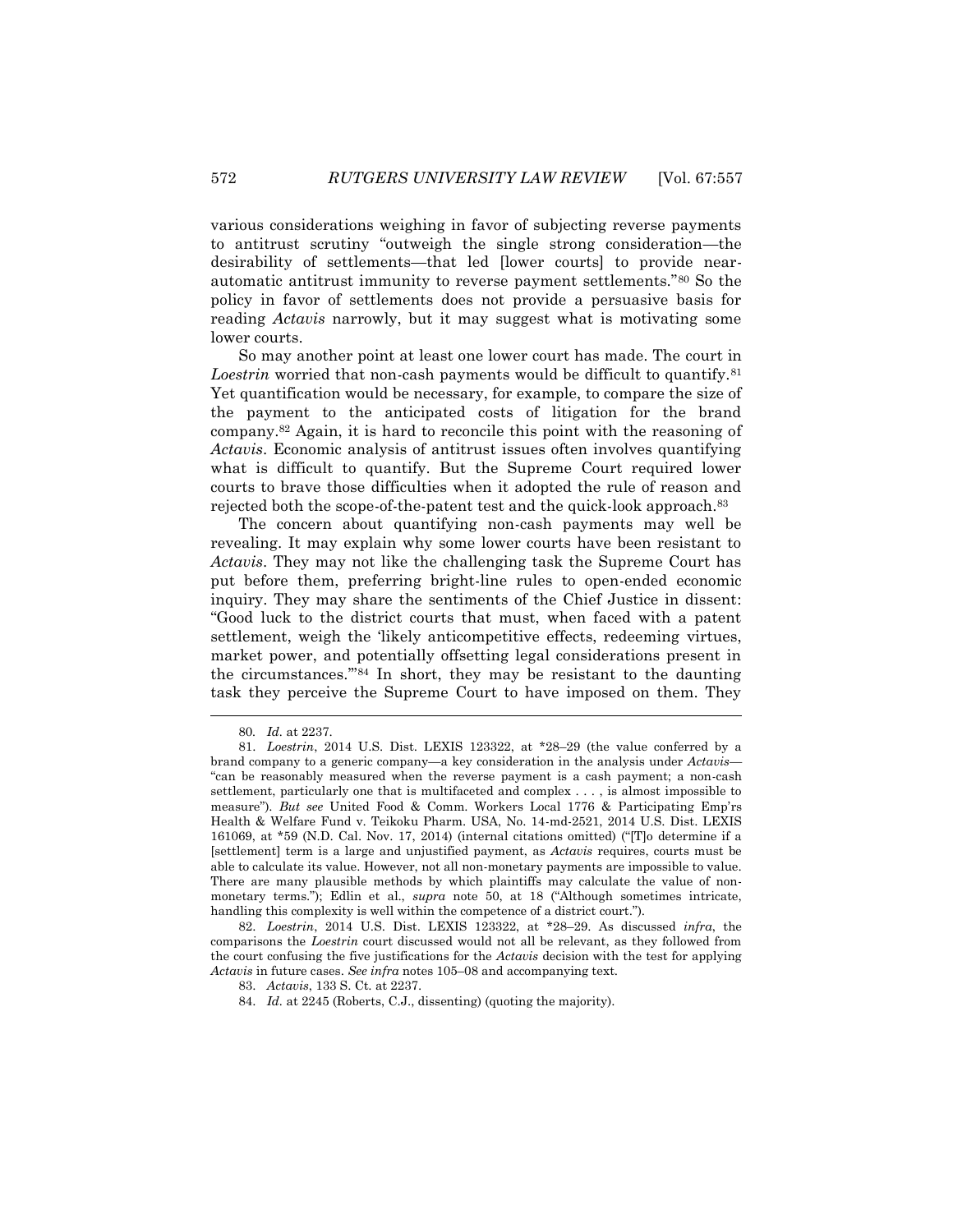may not, however, have grasped the precise nature of that task, as discussed next.

#### C. *From Justifications to a Legal Standard*

A second issue that has confused courts is the relationship between the structure of the Court's reasoning in *Actavis* and the legal standard it adopted. The Court's reasoning proceeded in three relevant steps. First, the Court explained why, as a matter of doctrine, patent law does not immunize reverse payments from antitrust scrutiny.<sup>85</sup> Second, it provided "five sets of considerations" that led the Court to conclude that antitrust scrutiny should apply to the reverse payment agreement before it:<sup>86</sup> (1) reverse payments have the potential for adverse effects on competition; $87$  (2) reverse payments have adverse effects that will not always prove justified by procompetitive effects;<sup>88</sup> (3) patentees are likely to have sufficient market power to cause harm to competition; $89(4)$ antitrust scrutiny of reverse payments is likely to be more administratively feasible than some lower courts had concluded;<sup>90</sup> and (5) parties could settle without anticompetitive reverse payments.<sup>91</sup> After setting forth these justifications for subjecting reverse payments to antitrust scrutiny, the Court recapitulated:

In sum, a reverse payment, where large and unjustified, can bring with it the risk of significant anticompetitive effects; one who makes such a payment may be unable to explain and to justify it; such a firm or individual may well possess market power derived from the patent; a court, by examining the size of the payment, may well be able to assess its likely anticompetitive effects along with its potential justifications without litigating the validity of the patent; and parties may well find ways to settle patent disputes without use of reverse payments. In our view, these considerations taken together, outweigh the single strong consideration—the desirability of settlements—that led the

<sup>85.</sup> *Id*. at 2230 (acknowledging that the reverse payment at issue may have fallen within "the scope of the exclusionary potential" of the brand manufacturer's patent but then noting that "we do not agree that that fact, or characterization, can immunize the agreement from antitrust attack").

<sup>86.</sup> *Id*. at 2234.

<sup>87.</sup> *Id*. at 2234–35.

<sup>88.</sup> *Id*. at 2235–36.

<sup>89.</sup> *Actavis*, 133 S. Ct. at 2236.

<sup>90.</sup> *Id*. at 2236–37.

<sup>91.</sup> *Id*. at 2237.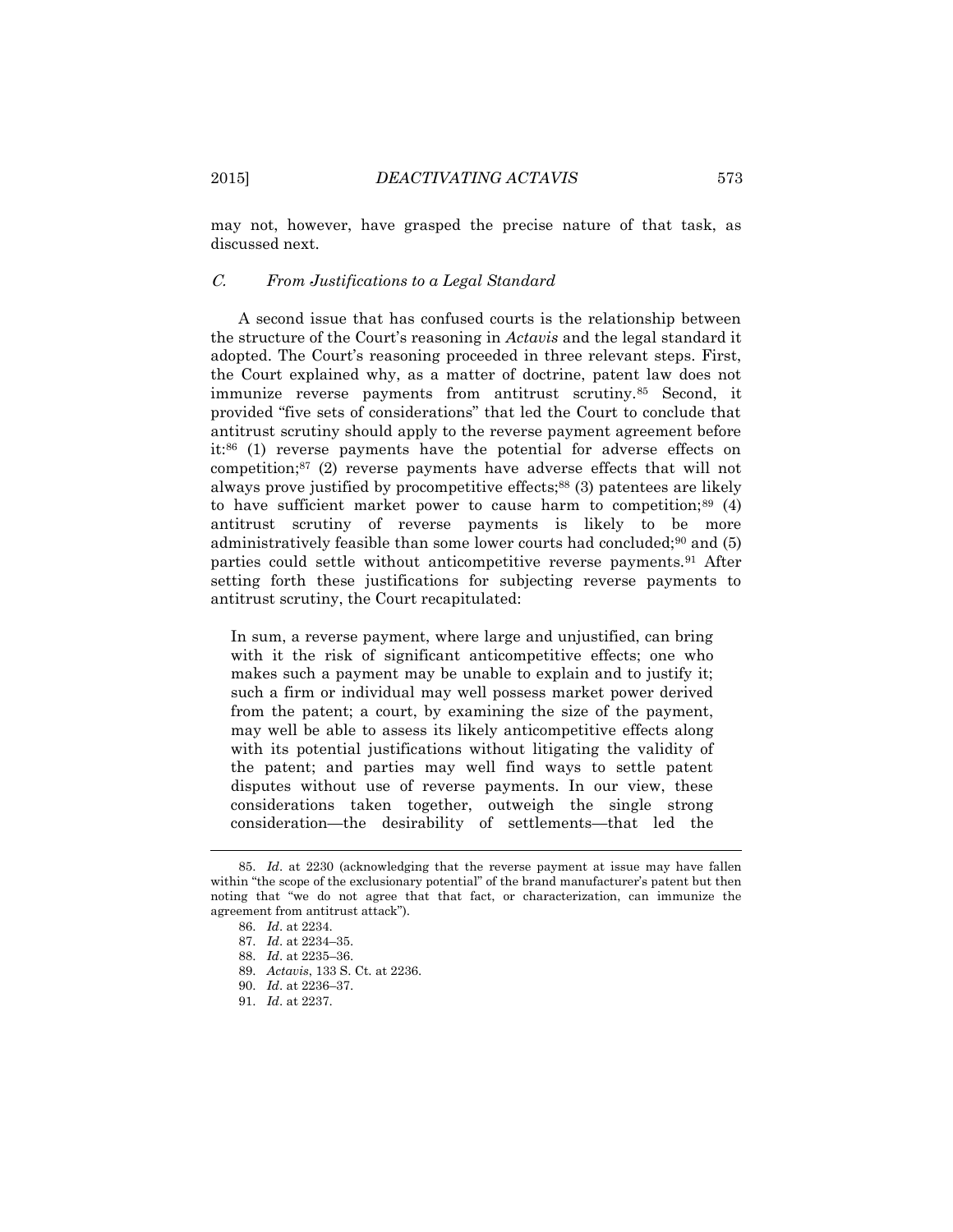Eleventh Circuit to provide near-automatic antitrust immunity to reverse payments settlements.<sup>92</sup>

Third, the Court described the legal standard that lower courts should apply.<sup>93</sup>

Some lower courts have been thrown off by the structure of the *Actavis* opinion. In particular, they have relied on portions of the Court's reasoning that were explicitly meant to *justify* its denial of antitrust immunity to reverse payments as if they were intended to create a *legal test*. <sup>94</sup> The confusion may stem in part from the Court's focus on why it was deciding the way it was rather than on the standard it was formulating. It may also result from comments the Court made in justifying its conclusion that *should* structure the analysis of the lower courts. The Court never integrated its justifications for adopting the rule of reason—which it interspersed with constraints on that analysis—with the legal standard it adopted. It never provided a summary of the test lower courts should apply.

Perhaps too the confusing nature of antitrust doctrine has contributed to the difficulties of lower courts: Consider the rule of reason, which consists of a series of shifting burdens.<sup>95</sup> First, a plaintiff must show that a restraint on trade has significant anticompetitive effects.<sup>96</sup> Second, a defendant must show procompetitive effects.<sup>97</sup> Finally, a plaintiff may prevail by demonstrating the procompetitive effects could have been achieved by means that would not have had as severe anticompetitive effects or that the anticompetitive effects outweigh the procompetitive effects.<sup>98</sup> That is the basic framework lower courts should apply (although, as discussed below, it should be adjusted to reflect key constraints the Court imposed). Yet many lower courts have missed this point.

*Lamictal* is illustrative because the district court quoted the summary in *Actavis* of *why* the Court imposed the rule of reason and treated it as if it addressed *how* the legal standard should apply.<sup>99</sup> The

<sup>92.</sup> *Id*.

<sup>93.</sup> *Id*. at 2237–38.

<sup>94.</sup> *See, e.g.*, *In re* Loestrin 24 Fe Antitrust Litig., No. 13-md-2472, 2014 U.S. Dist. LEXIS 123322, at \*27 (D.R.I. Sept. 4, 2014); *In re* Lamictal Direct Purchaser Antitrust Litig., 18 F. Supp. 3d 560, 565 (D.N.J. 2014).

<sup>95.</sup> *See, e.g.*, Tanaka v. USC, 252 F.3d 1059, 1063 (9th Cir. 2001).

<sup>96.</sup> King Drug v. Cephalon, Inc., No. 06-cv-1797, 2015 WL 356913, at \*7 (E.D. Pa. Jan. 28, 2015).

<sup>97.</sup> *Id*. at \*8.

<sup>98.</sup> *Id.*

<sup>99.</sup> *Lamictal*, 18 F. Supp. 3d at 564–65.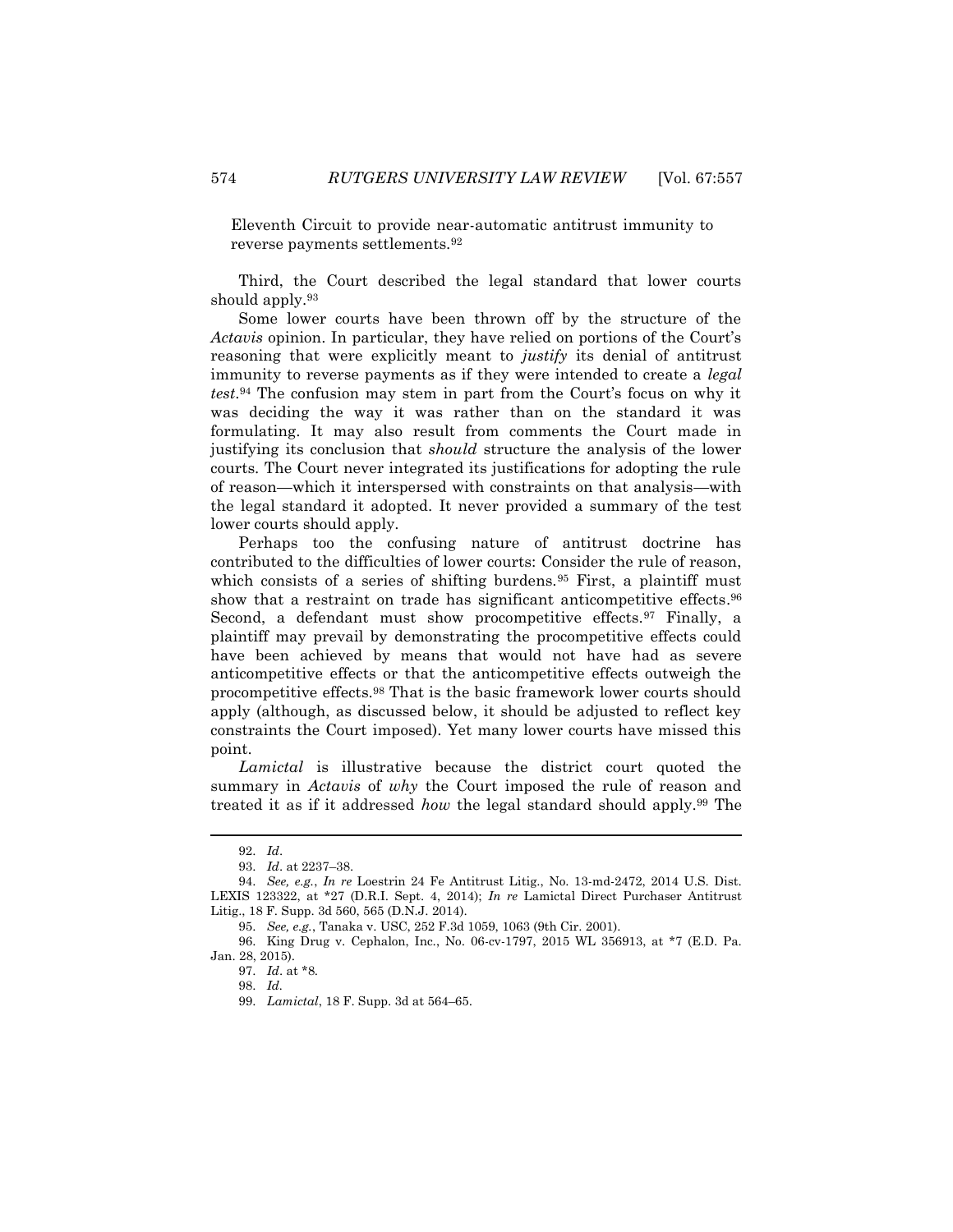result is that the trial court imposed a three-part test, requiring plaintiffs first to show there is a reverse payment and second to show that the reverse payment is large and unjustified.<sup>100</sup> Only then would the trial court take the third step of applying the rule of reason.<sup>101</sup> For the most part, this confusion would not deviate much from proper application of the rule of reason. The plaintiff should have to show a reverse payment to invoke *Actavis*—perhaps even a significant reverse payment. But in one crucial regard, the confusion in *Lamictal* has a practical adverse effect. It appears to place on plaintiffs the burden of showing the reverse payment is unjustified. *Actavis* did not suggest inverting the ordinary rule of reason in this way. To the contrary, the Supreme Court stated: "An antitrust *defendant* may show in the antitrust proceeding that legitimate justifications are present, thereby explaining the presence of the challenged term and showing the lawfulness of that term under the rule of reason."<sup>102</sup> One of the sources on which the Supreme Court relied, Areeda's treatise, makes clear that the burden of establishing procompetitive justifications falls on the defendants.<sup>103</sup> So the Court did not mean to reverse the standard burden under the rule of reason regarding procompetitive justifications but rather to adopt it.<sup>104</sup>

*Loestrin* involves a similar mistake. It described *Actavis* as follows: "Ostensibly to assist the lower courts, *Actavis* set forth five considerations to guide the inquiry as to whether a settlement payment satisfies the rule of reason."<sup>105</sup> The trial court then explained that a court should consider: first, whether a payment has the potential for adverse effects on competition; second, whether the payment is justified; third, whether the size of the reverse payment indicates the patentee had sufficient market power to cause competitive harm; fourth, whether the size of the payment suggests a lack of confidence in the patent; and, fifth,

<sup>100.</sup> *Id*.

<sup>101.</sup> *Id*. at 565.

<sup>102.</sup> FTC v. Actavis, Inc., 133 S. Ct. 2223, 2236 (2013) (emphasis added) (citing Ind. Fed'n of Dentists, 476 U.S. 447, 459 (1986)); 7 AREEDA & HOVENKAMP, ANTITRUST LAW ¶¶ 1504a–1504b, at 401–404 (3d ed 2010)).

<sup>103.</sup> 7 AREEDA & HOVENKAMP, ANTITRUST LAW ¶ 1502, at 390 (3d ed 2010) (noting once plaintiff establishes a restraint of trade, "the burden passes to the defendant to offer evidence that a legitimate objective is served by the challenged behavior").

<sup>104.</sup> *See* Cephalon, 2015 WL 356913, at \*10–11 (appropriately placing on defendants the burden of justifying a reverse payment).

<sup>105.</sup> *In re* Loestrin 24 Fe Antitrust Litig., No. 13-md-2472, 2014 U.S. Dist. LEXIS 123322, at \*27 (D.R.I. Sept. 4, 2014) (internal quotation omitted). The *Lamictal* court similarly suggested the five justifications were meant to guide application of the rule of reason. *Lamictal*, 18 F. Supp. 3d at 565 (internal citation omitted) ("The *Actavis* opinion lays out 'five considerations' to guide district courts in applying the rule of reason in this context.").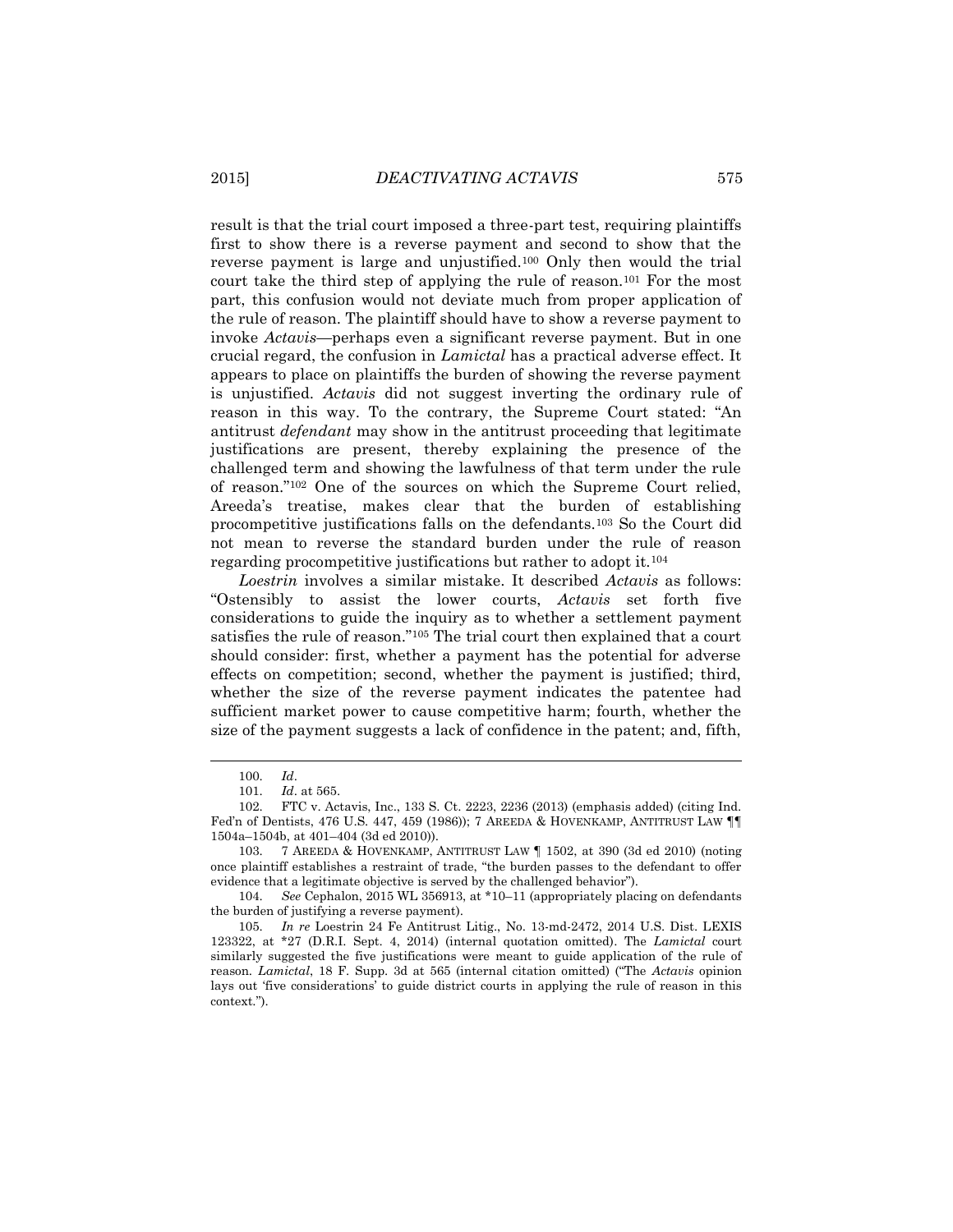whether there are adequate reasons for the payment.<sup>106</sup> This analysis of *Actavis* holds the potential to cause a great deal of mischief. The Court did not provide the five considerations to *guide* lower courts—ostensibly or otherwise—but rather to *justify* subjecting reverse payments to antitrust scrutiny. The Court made clear that "five sets of considerations lead us to conclude that the FTC should have been given the opportunity to prove its antitrust claim."<sup>107</sup> Confusing the role of the considerations in this way could cause a lower court to revisit issues the Supreme Court has resolved, inadvertently challenging the Supreme Court's authority. The Court held that reverse payments *can* harm competition, sometimes *are* unjustified, *are* likely to involve an abuse of market power, *can* be evaluated for antitrust purposes in an administratively feasible manner, and are *not* necessary for parties to settle. For a lower court to conclude otherwise would flout *Actavis*.

So why then are some lower courts losing their way? We cannot be certain. But use of the word "ostensibly" in *Loestrin* may provide a clue.<sup>108</sup> It suggests that, in the trial court's view, the Supreme Court did not actually provide meaningful guidance, but rather merely purported to do so. As we now see, the Supreme Court did not even purport to do so in the relevant portions of its opinion. It was merely explaining why it reached its ultimate conclusion. But the trial court's apparent frustration—that it had not received the guidance it would have liked—is telling. The lower courts that go astray in reading *Actavis* may be finding guidance that is not there. Indeed, they may feel the need for better guidance so acutely that they inadvertently treat passages justifying the opinion as if they create a test for lower courts to apply.

None of this is to say that the Supreme Court's reasoning as to why it reached its conclusion provides *no* guidance as to how lower courts should apply the rule of reason. To put the same point without the double negative, some of the Court's reasoning *does* cast light on how lower courts should undertake the relevant antitrust analysis. The irony, however, is that while some lower courts seem to have imposed a more

<sup>106.</sup> *Loestrin*, 2014 U.S. Dist. LEXIS 123322, at \*28–29. The trial court in *Loestrin* did not apply these "considerations" but rather relied on them as a basis for concluding that *Actavis* should apply only to cash, because if a reverse payment were not readily quantifiable, the five steps would be difficult to apply. *Id.* at \*29. The court's error about the significance of these considerations therefore may have contributed to its error about whether *Actavis* applies to non-cash payments. The trial court in *Lamictal* did attempt to apply all five "considerations" under the rule of reason and its analysis went predictably awry. *See Lamictal*, 18 F. Supp. 3d at 570. For a discussion of the resulting confusion, *see supra* notes 100–01 and accompanying text.

<sup>107.</sup> *Actavis*, 133 S. Ct. at 2234.

<sup>108.</sup> *Loestrin*, 2014 U.S. Dist. LEXIS 123322, at \*27.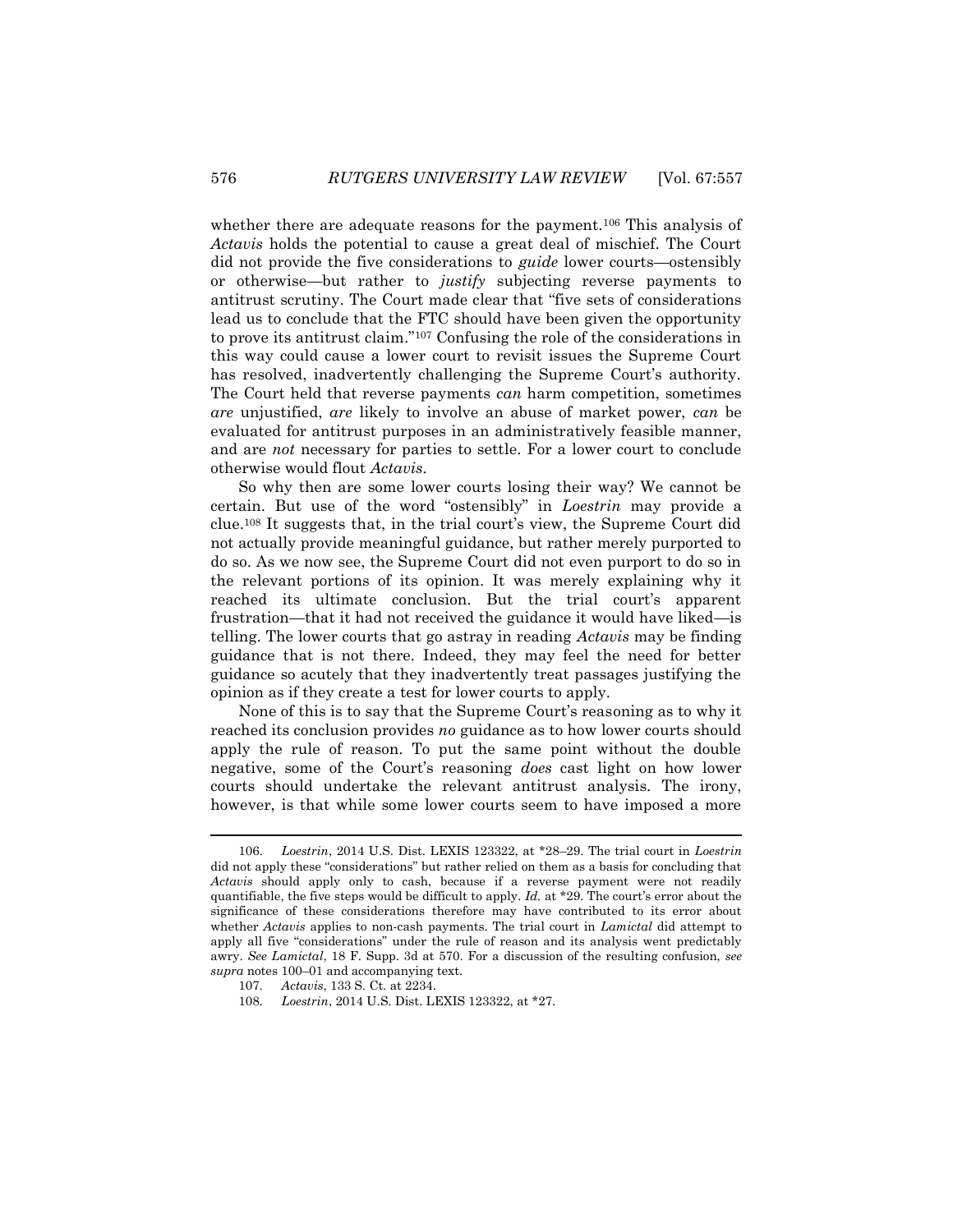difficult burden on plaintiffs than does the standard rule of reason, *Actavis* actually suggests ways in which that burden should be lighter than usual.

### D. *Ignoring Key Constraints on the Rule of Reason*

Although the Court focused in *Actavis* on justifying its decision to apply the rule of reason to reverse payments, it did make some comments along the way to simplify how the rule of reason would apply. To proceed under the rule of reason, plaintiffs must show that the defendant or defendants had sufficient power in the relevant market to cause harm, and exercised that power to harm competition.<sup>109</sup> As noted above, the defendant or defendants may then provide a procompetitive justification for the conduct, to which plaintiffs then have an opportunity to respond.<sup>110</sup> *Actavis*, however, did not merely leave this standard version of the rule of reason intact. It altered it in two general ways: allowing plaintiffs to make their initial showing by establishing the existence of a large reverse payment and limiting the kinds of justifications defendants can offer.

As to plaintiffs' initial burden, *Actavis* held that a large reverse payment itself can establish market power and the exercise of that market power in a way that harms competition. The Court explained that a large payment from a brand to a generic drug manufacturer itself constitutes "a strong indicator of power—namely, the power to charge prices higher than the competitive level."<sup>111</sup> In other words, a large reverse payment evinces market power.<sup>112</sup> Second, a large reverse payment can obviate the need for any inquiry into the strength of the patent at issue or into whether an agreement had an anticompetitive effect.<sup>113</sup> The Court noted that it is reasonable to infer from the size of the reverse payment that "the patentee has serious doubts about the patent's survival" and that "the payment's objective is to maintain

113. *Actavis*, 133 S. Ct. at 2236–37.

 $\overline{a}$ 

<sup>109.</sup> *See, e.g.*, *Lamictal*, 18 F. Supp. 3d at 565 (citing United States v. Brown Univ., 5 F.3d 658, 679 (3d Cir. 1993)).

<sup>110.</sup> Tanaka v. USC, 252 F.3d 1059, 1063 (9th Cir. 2001).

<sup>111.</sup> *Actavis*, 133 S. Ct. at 2236 (internal quotation omitted).

<sup>112.</sup> The Court reasoned that a brand manufacturer would not "pay 'large sums' to induce 'others to stay out of its market'" unless it had the market power to raise prices. *Id.* (internal quotation omitted). And because charging inflated prices serves as direct evidence of market power, s*ee* FTC v. Ind. Fed'n of Dentists, 476 U.S. 447, 460–61 (1986) (concluding that circumstantial evidence of market power merely serves as a "surrogate" for direct evidence of anticompetitive effects on the market), it follows that a large payment suffices to show market power.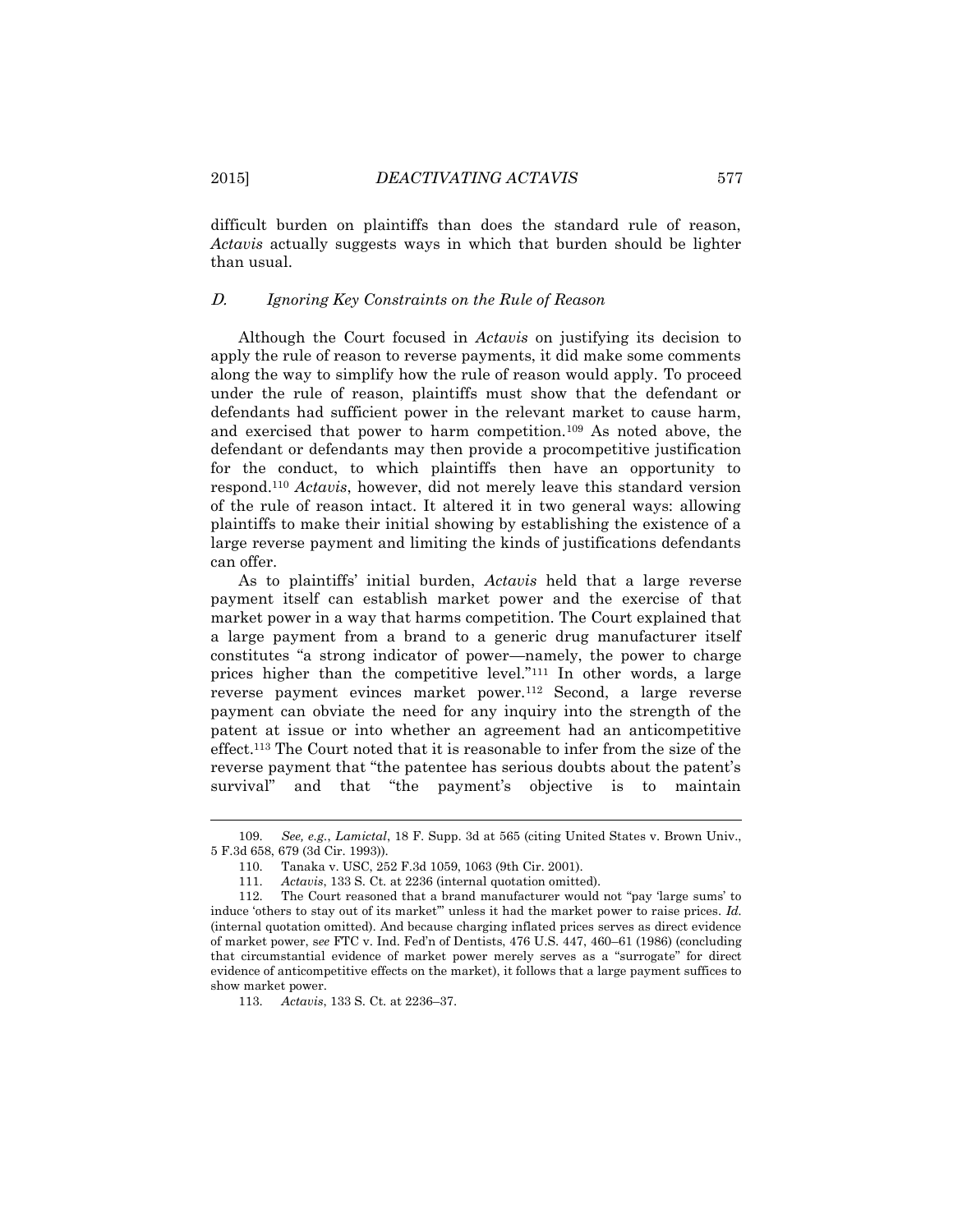supracompetitive prices  $\dots$ ."<sup>114</sup> These constraints on the rule-of-reason analysis are particularly important for pleading, although they also pertain to summary judgment and trial. In particular, if a plaintiff alleges a large reverse payment, that should suffice to survive a motion to dismiss. After all, that allegation is enough—at least at the pleading stage, when plaintiffs' non-conclusory allegations must be taken as true115—to establish *Actavis* applies, market power exists, and anticompetitive effects occurred.<sup>116</sup> Of course, later in the proceedings, defendants will have the opportunity to contest whether the alleged conduct occurred or to offer procompetitive justifications for it.<sup>117</sup>

Note, on this last point, that *Actavis* also imposes a constraint on the kind of justification that is legally cognizable. The Court held that it is not a procompetitive justification that the patentee paid a large sum to avoid the risk of a bad result in the underlying litigation, perhaps because of an aversion to risk.<sup>118</sup> Such a justification would be an admission that the goal of the payment was to prevent "the risk of competition."<sup>119</sup> According to the Court: "[T]hat consequence constitutes the relevant anticompetitive harm."<sup>120</sup>

At least some lower courts have missed this guidance from the Supreme Court. *Lamictal* provides an interesting example. It is difficult to read too much into the case because before the trial court was a motion for reconsideration in which plaintiffs conceded that *Actavis*—newly decided between the original order dismissing the complaint and the request for reconsideration—should not alter the trial court's "position" (which plaintiffs believed was incorrect in any case).<sup>121</sup> Also, as discussed above, the *Lamictal* court incorrectly held that *Actavis* applies only to cash. But the trial court, in dicta, nonetheless applied the rule of reason, and in doing so failed to take into account the constraints *Actavis* imposes on that standard.

 $\overline{\phantom{a}}$ 

<sup>114.</sup> *Id.*

<sup>115.</sup> Ashcroft v. Iqbal, 556 U.S. 662, 678 (2009); Bell Atl. Corp. v. Twombly, 550 U.S. 544, 556 (2007).

<sup>116.</sup> Evidence of anticompetitive effects should also suffice as direct evidence of market power, obviating any need for an independent inquiry into that issue. *See, e.g.*, Ind. Fed'n of Dentists, 476 U.S. at 460–61 (concluding circumstantial evidence of market power merely serves as a "surrogate" for direct evidence of anticompetitive effects on the market).

<sup>117.</sup> *See* King Drug v. Cephalon, Inc., No. 06-cv-1797, 2015 WL 356913 (E.D. Pa. Jan. 28, 2015) (holding the plaintiff has the burden to show payment was "large," but the burden then shifts to the defendant to show that it was not "unexplained").

<sup>118.</sup> *Actavis*, 133 S. Ct. at 2236–37.

<sup>119.</sup> *Id.* at 2236.

<sup>120.</sup> *Id.*

<sup>121.</sup> *In re* Lamictal Direct Purchaser Antitrust Litig., 18 F. Supp. 3d 560, 564 (D.N.J. 2014).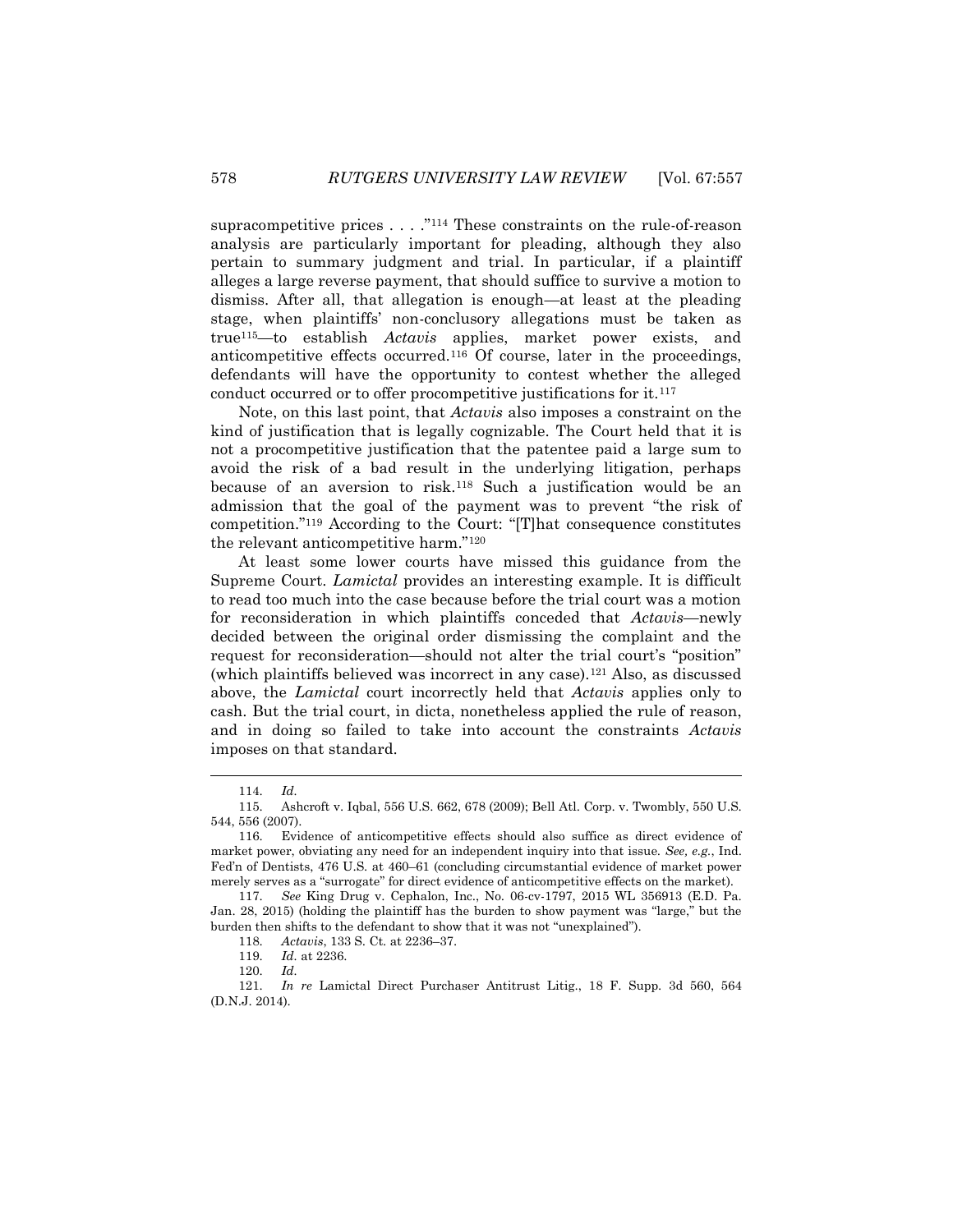At issue in *Lamictal* were drugs with the active ingredient lamotrigine, drugs that treat epilepsy and bipolar disorder.<sup>122</sup> GlaxoSmithKline LLC ("GSK") was the brand manufacturer of the drugs under variations on the name Lamictal.<sup>123</sup> Its domestic sales exceeded \$2 billion annually. A generic drug manufacturer, Teva,<sup>124</sup> obtained a ruling from the bench that GSK's relevant patent was invalid; the parties then promptly settled.<sup>125</sup> The settlement allowed Teva to enter the market before the expiration date of the patent, although not immediately, and it required GSK not to launch an authorized generic for six months during which no other generic drug manufacturer could compete with Teva (the "No-AG Agreement").<sup>126</sup> Given the sales of \$2 billion per year, the agreement not to launch an authorized generic was likely worth hundreds of millions of dollars to Teva.<sup>127</sup>

The *Lamictal* court misconstrued *Actavis* in various ways in applying the rule of reason. As noted above, one was to apply the five justifications for the *Actavis* ruling as a five-factor test to guide lower courts. Most relevant for present purposes, however, are the ways it missed the guidance *Actavis did* provide. The trial court, for example, found that there was no "potential for genuine adverse effects on competition" because the duration of the No-AG Agreement was only six months, among other reasons.<sup>128</sup> But that should not matter. What is crucial is

l

125. *Id.*

127. According to an FTC report analyzing the market effects of authorized generics, the FTC found that the presence of an authorized generic generally reduces a competing generic's revenues by 40–52% during the first 180 days of generic marketing exclusivity. This occurs primarily because (1) the authorized generic takes a significant share of sales away from the first-filer; and (2) prices decrease dramatically when the first-filer faces price competition from an authorized generic. For these reasons, an agreement not to launch an authorized generic confers substantial value on the first filer (and, as a result, causes consumers to pay significantly more). KAREN A. GOLDMAN ET AL., FTC, AUTHORIZED GENERIC DRUGS: SHORT-TERM EFFECTS AND LONG-TERM IMPACT ii–iii (2011), *available at*  http://www.ftc.gov/sites/default/files/documents/reports/authorized-generic-drugs-shortterm-effects-and-long-term-impact-report-federal-trade-commission/authorized-genericdrugs-short-term-effects-and-long-term-impact-report-federal-trade-commission.pdf.

128. *Lamictal*, 18 F. Supp. 3d at 570. The trial court also relied on the agreement allowing Teva to enter the market before expiration of the patent. *Id.* This last point also involves an error, as the agreement in *Actavis* permitted generic entry before the patent expired. *Actavis*, 133 S. Ct. at 2230 (*Actavis* settlement allowed generic entry sixty-five months before the patent expired); *see also* Edlin et al., *supra* note 50, at 19 (citing *Actavis*, 133 S. Ct. at 2234–35) ("Comparing the consumer benefits from delayed entry with entry at patent expiration—essentially arguing that the settlement is a blessing, compared to the

<sup>122.</sup> *Id.* at 561.

<sup>123.</sup> *Id.*

<sup>124.</sup> "Teva" includes both Teva Pharmaceutical Industries Ltd. and Teva Pharmaceuticals. *Id.*

<sup>126.</sup> *Id.* at 561–62.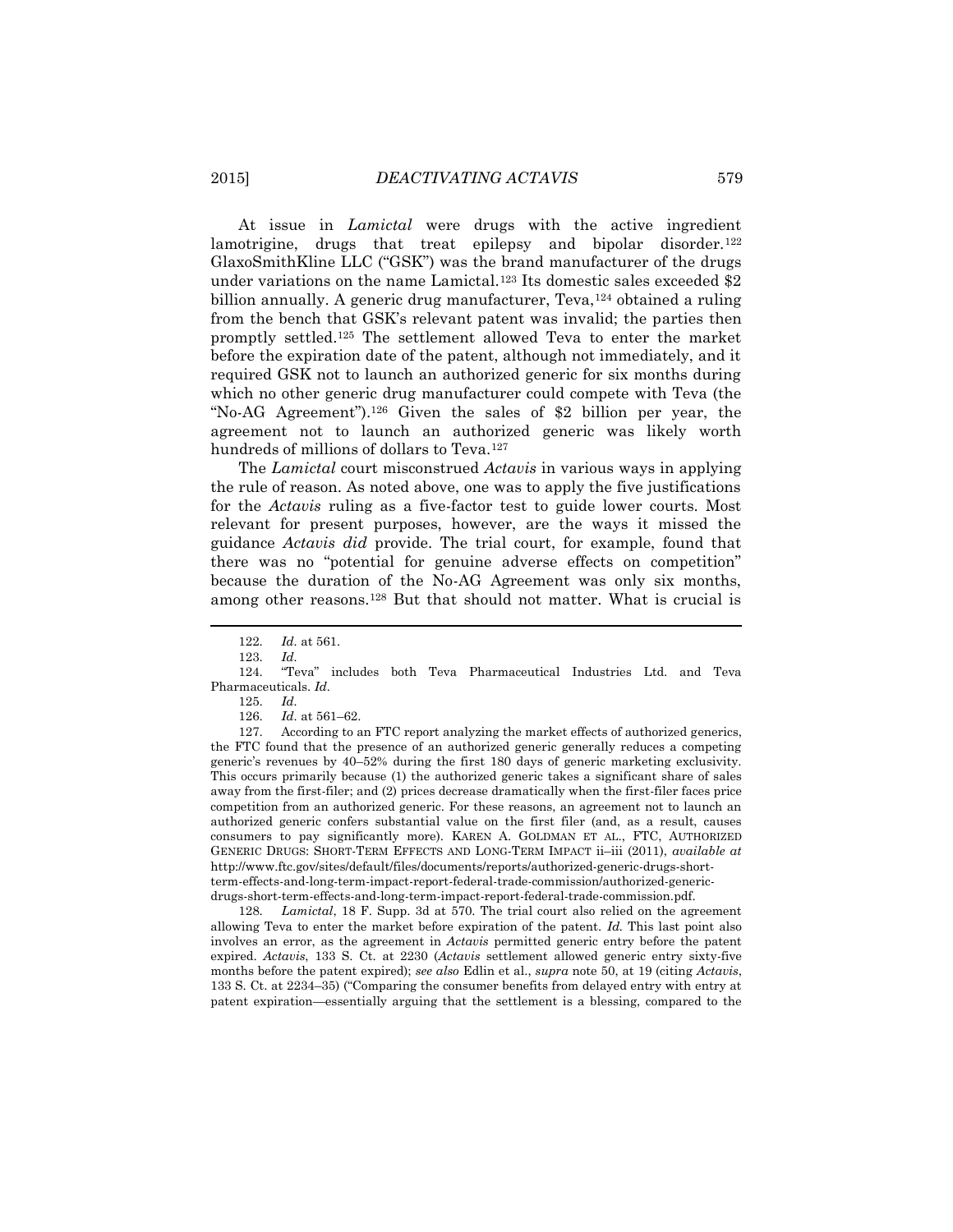the value of the No-AG Agreement. It appears to have been worth a great deal, far more than the anticipated litigation costs. That should have been enough for the complaint to survive a motion to dismiss, giving rise as it does to a plausible inference that there was a reverse payment, that defendants had market power, and that they used that market power to harm competition by delaying generic entry.<sup>129</sup>

The *Lamictal* court made a similar error by holding that the reverse payment was "justified" because it was "reasonably related to the removal of the uncertainty created by the dispute."<sup>130</sup> Arguably, this finding was improper because plaintiffs had no burden regarding a procompetitive justification—that lies with defendants (although if plaintiffs make sufficient allegations to *establish* a procompetitive justification, a court can rule on that basis). But the crucial misstep was the failure to recognize that *Actavis* had ruled out the procompetitive justification on which the trial court relied. The Supreme Court anticipated this issue, characterizing the effort "to prevent the risk of competition" as "the relevant anticompetitive harm."<sup>131</sup> It was therefore improper for the *Lamictal* court to find that the removal of uncertainty which is just another way of saying eliminating the risk of competition was somehow procompetitive.<sup>132</sup>

worst case—is similarly off the table [following *Actavis*]."). One of the main points of *Actavis* is that "patent and antitrust policies are both relevant in determining the scope of the patent monopoly[.]" *Actavis*, 133 S. Ct. at 2231 (internal quotation marks omitted). If generic entry would have occurred even earlier without the reverse payment, that agreement violates antitrust law (unless otherwise justified). *See id.* at 2237 (emphasis added) (companies may lawfully "settle in other ways, for example, by allowing the generic manufacturer to enter the patentee's market prior to the patent's expiration, *without the patentee paying the challenger to stay out prior to that point*"). The *Lamictal* court also relied on the lack of a cash payment. *Lamictal*, 18 F. Supp. 3d at 570. As discussed above, that point too is irrelevant under *Actavis*.

<sup>129.</sup> *See* Ashcroft v. Iqbal, 556 U.S. 662, 678 (2009) (holding that courts should take non-conclusory allegations as true and ask whether they plausibly satisfy the elements of a claim); Bell Atl. Corp. v. Twombly, 550 U.S. 544, 570 (2006) (same). It is notable that the *Loestrin* court—although dismissing because it held *Actavis* applies only to cash recognized the tension between its ruling and *Twombly*. *In re* Loestrin 24 FE Antitrust Litig., 2014 U.S. Dist. LEXIS 123322, at \*35–37 (D.R.I. Sept. 4, 2014). In *Effexor* and *Lipitor*, Judge Sheridan dismissed both complaints for failing to allege sufficient facts to value the respective non-cash payments at issue. *In re* Effexor XR Antitrust Litig., 2014 U.S. Dist. LEXIS 142206, at \*22 (D.N.J. Oct. 6, 2014); *In re* Lipitor Antitrust Litig., 2014 U.S. Dist. LEXIS 127877, at \*68–72 (D.N.J. Sept. 12, 2014).

<sup>130.</sup> *Lamictal*, 18 F. Supp. 3d at 570.

<sup>131.</sup> *Actavis*, 133 S. Ct. at 2236.

<sup>132.</sup> One court has interpreted the Supreme Court's discussion of the settling parties' intentions as allowing defendants to justify their reverse payment agreement by providing evidence that they did not intend to cause anticompetitive harm. *Effexor*, 2014 U.S. Dist. LEXIS 142206, at \*76–78. In *Effexor*, the court concluded at the pleading stage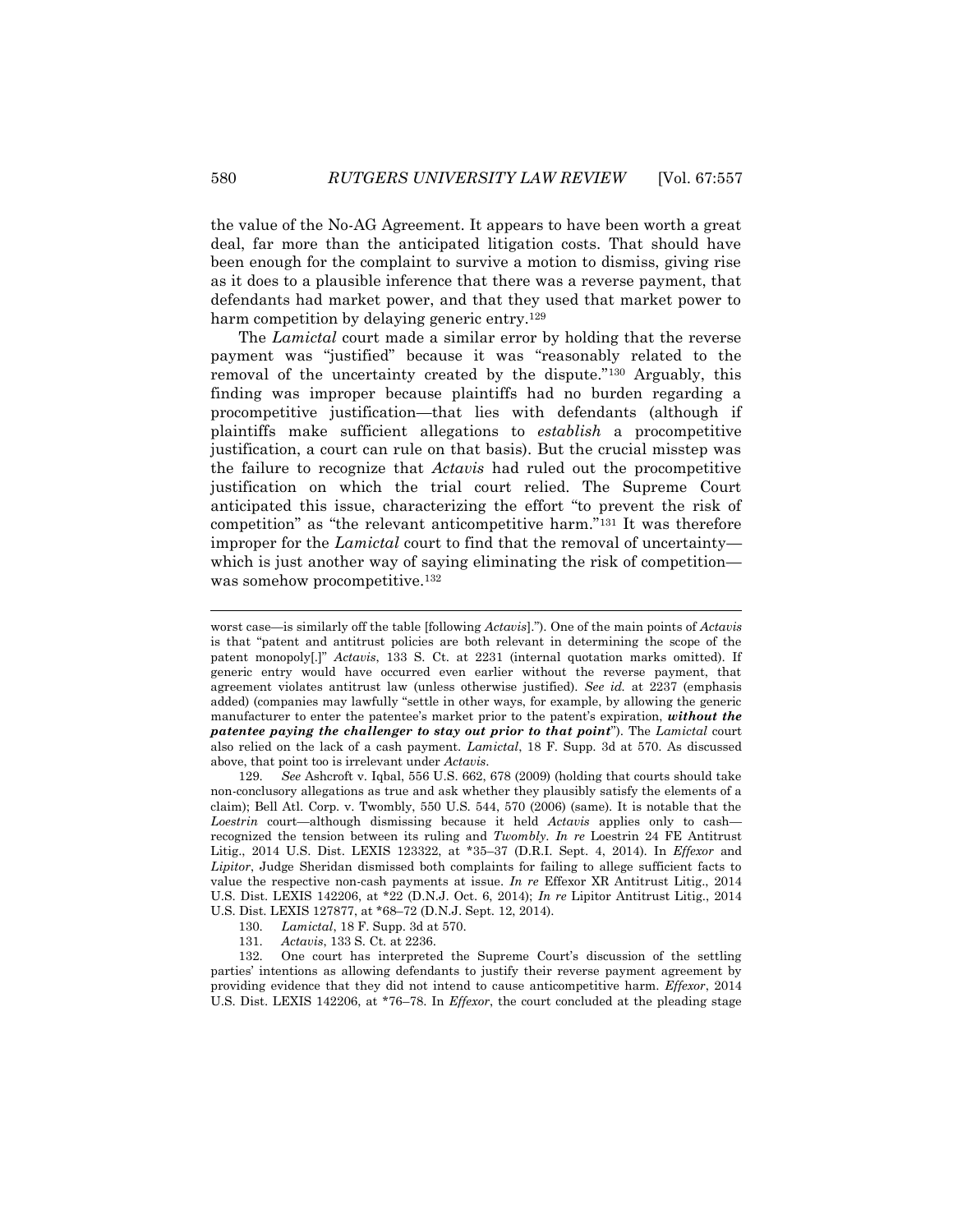At first blush, the above analysis may appear to conflict with the thesis of this Article. The constraints *Actavis* placed on the rule of reason should make the job of trial court judges easier. Their resistance to those constraints could be hard to reconcile with the notion that they are seeking clearer guidance. On the other hand, it is possible that some trial courts are looking for prefabricated guidance rather than a do-it-yourself kit. It may be easier—or at least less fraught with potential error—to apply five readily available considerations than to figure out how constraints sprinkled throughout an opinion modify the standard rule of reason. Applying the five considerations from *Actavis*—even though they are in fact inapposite—may seem more straightforward than attempting to synthesize the various constraints *Actavis* mentioned with the burden shifting of the ordinary rule of reason.

## E. *Favoring Discrete Tests over a Continuum: "[A]n [E]nquiry [M]eet for the [C]ase . . . ."*<sup>133</sup>

The final way in which some—indeed, many—lower courts have resisted *Actavis* forms part of a larger pattern. As has become common over the years, *Actavis* described "a sliding scale in appraising reasonableness" for purposes of the rule of reason, and noted that "the quality of proof required should vary with the circumstances."<sup>134</sup> In other

133. California Dental Ass'n v. FTC, 526 U.S. 756, 781 (1999).

134. *Actavis*, 133 S. Ct. at 2237–38 (quoting *California Dental*, 526 U.S. at 780) (internal quotation marks omitted).

that "any alleged antitrust intent held by the parties is negated by the fact that the settlement and license agreements were forwarded to the FTC evidencing the parties' willingness to submit those agreement[s] for review prior to the settlement becoming effective." *Id.* at \*76–77. Because the defendants were willing to submit their settlement to FTC review and because the FTC did not act upon the initial request, the *Effexor* court held that defendants had offered a "a sufficient justification that the agreement . . . did not constitute an unexplained payment." *Id.* at \*78. As already noted, the court's acceptance of defendants' "procompetitive" justification at the pleading stage was premature. But more importantly, the court added a subjective component to the *Actavis* analysis by looking at the parties' actual intent. That approach is inconsistent with the reasoning of *Actavis*, which focuses on the economic impact of a reverse payment and, in particular, on whether it has caused anticompetitive harm. In addition, it is not a valid defense for alleged conspirators to claim they did not mean to violate the antitrust laws. 7 AREEDA & HOVENKAMP, ANTITRUST LAW ¶1504a, at 401 (3d ed. 2010) ("The defendants' mistaken belief, no matter how sincere, that their collaboration improves competition should be immaterial to the tribunal's decision whether to enjoin it as an unreasonable trade restraint."); *Id.* ¶1506, at 420–21 ("[I]ntent seldom determines reasonableness. Indeed, intent is often superfluous to the analysis of reasonableness, for it adds nothing to the conduct from which it is usually inferred . . . . Whenever a restraint appears unreasonable in the light of the defendant's power and the restraint's redeeming virtues and alternatives, the defendant's innocent mental state will not save it.").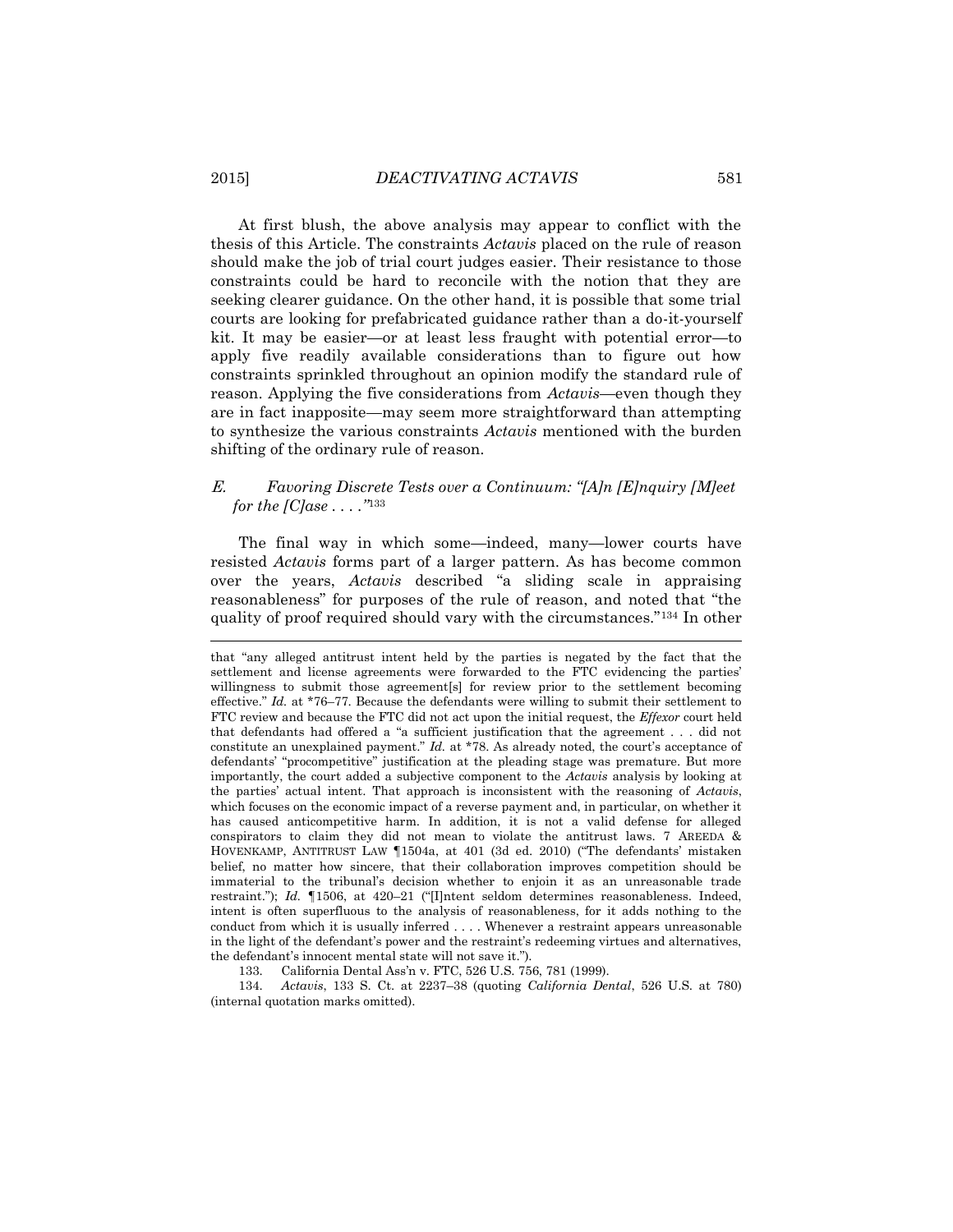words, the standards implied by the phrases rule of reason, quick look, and *per se* should be taken not as distinct but rather as lying along a continuum. And the depth of the inquiry into the challenged conduct should vary "so as to avoid, on the one hand, the use of antitrust theories too abbreviated to permit proper analysis, and, on the other, consideration of every possible fact or theory irrespective of the minimal light it may shed on the basic question—that of the presence of significant unjustified anticompetitive consequences."<sup>135</sup> The Court then invited "lower courts [to] structur[e]" the rule-of-reason analysis appropriately in reverse payment cases.<sup>136</sup>

Historically, lower courts have not accepted this invitation.<sup>137</sup> At most, they tend to recognize three separate tests under antitrust law the rule of reason, quick look, and *per se*—and often focus on only the first and last, overlooking or deemphasizing the middle category.<sup>138</sup> To be fair, the Supreme Court itself has given conflicting signals in this regard, at times seeming to treat different antitrust tests as discrete.<sup>139</sup> So lower courts would have some basis for either of two approaches, one that treats antitrust tests as marking points along a continuum or as requiring distinct analyses. The continuum approach has not been popular. Lower courts are more likely instead to acknowledge only two separate tests, the rule of reason and *per se*. As Lemley and Leslie observe: "[S]o many lower courts continue to treat the categories of *per se* and rule-of-reason analysis as dichotomous."<sup>140</sup>

The trial courts in reverse payment cases have followed the trend so far. They have not suggested that plaintiffs can rely on a less stringent standard than the ordinary rule of reason.<sup>141</sup> In part, as noted above, this position means ignoring the constraints *Actavis* imposes on lower courts. But it also suggests a relatively mechanical application of the rule-ofreason standard rather than some creative effort to streamline the inquiry into the underlying economics at issue. The reluctance of trial courts to innovate in that way is understandable. Doing so might well

<sup>135.</sup> *Id.* at 2238.

<sup>136.</sup> *Id.*

<sup>137.</sup> *See, e.g*., Mark A. Lemley & Christopher R. Leslie, *Categorical Analysis in Antitrust Jurisprudence*, 93 IOWA L. REV. 1207, 1218–19 (2008).

<sup>138.</sup> *Id.*

<sup>139.</sup> *Id.* at 1218.

<sup>140.</sup> *Id.* at 1219.

<sup>141.</sup> It is difficult to prove a negative, but the description and application of the rule of reason in *Lamictal*, for example, suggests the ordinary rule of reason would apply, not some alternative standard on the antitrust continuum. *See In re* Lamictal Direct Purchaser Antitrust Litig., 18 F. Supp. 3d 560, 564–65, 570 (D.N.J. 2014).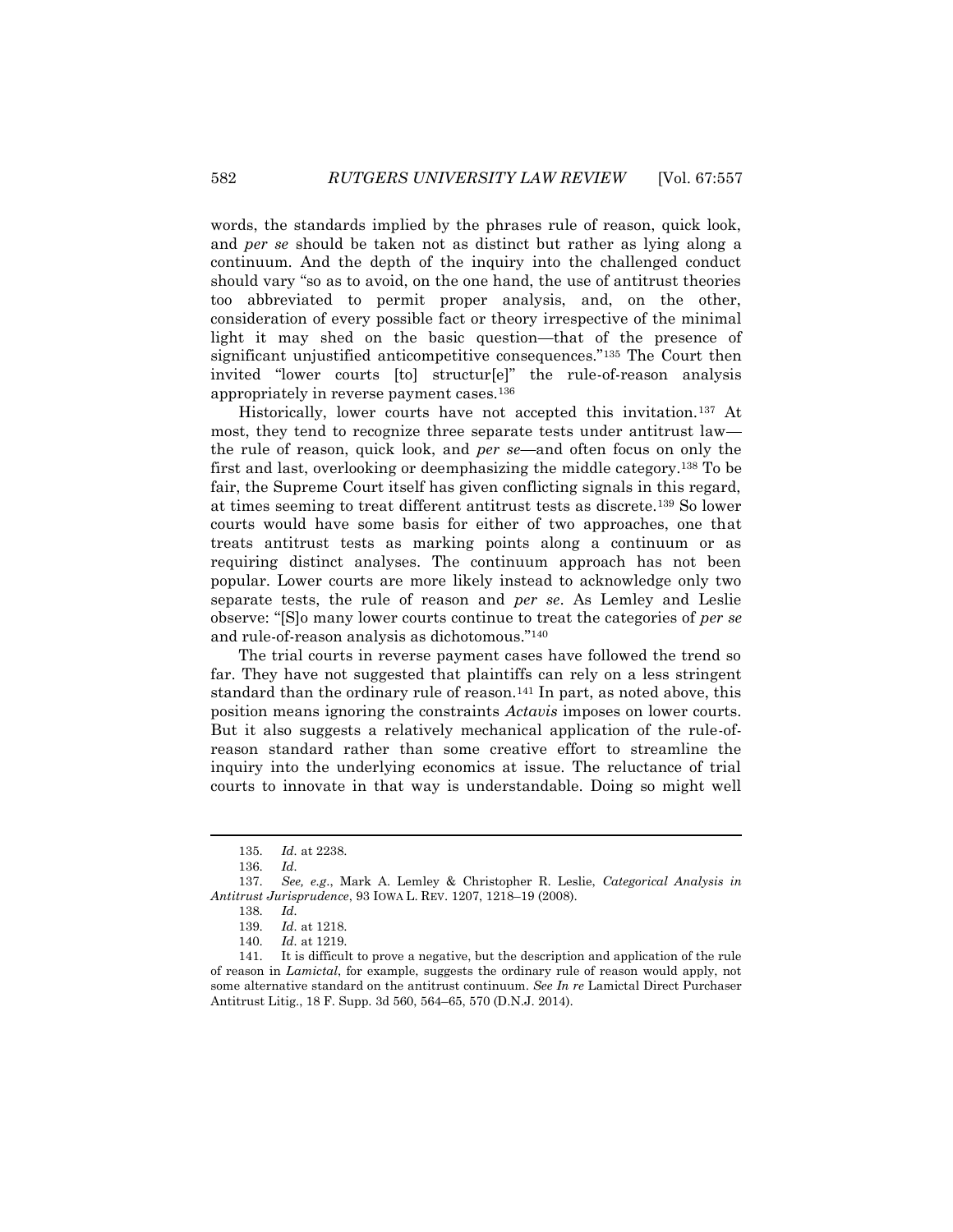invite error and reversal. They likely have insufficient comfort with economic analysis to engage in such creativity.

#### III. CONCLUSION

Some lower courts have gone astray in applying *Actavis*. They have held that the decision applies only to cash, confused justifications with guidelines, and overlooked key constraints the Court placed on the rule of reason in reverse payment cases. They also have ignored the Court's invitation to employ a vague continuum in antitrust cases rather than discrete legal standards, although in this last regard they are in good company. Is there any solution for this problem?

One might criticize the lower courts and exhort them to do better. Put differently, we might simply ask them to correct course. They should not artificially constrain the scope of *Actavis*. They should not revisit the rationales the Court offered for its opinion as if they were framing questions rather than providing answers. They should take seriously the constraints the Court put on the rule-of-reason analysis in reverse payment cases. These are important points. Adopting them would clear up an important area of the law.

But there may well be a lesson for the Supreme Court as well. Arguably, it could be more mindful of the practical needs of trial court judges. It could try to provide better guidance than it currently does, formulating rules that will be manageable for lower courts. There is an argument, to be sure, for judicial minimalism and the benefits of deciding "one case at a time."<sup>142</sup> But that does not mean the Court need write in riddles. There is an alternative to leaving lower courts to hunt and peck for key propositions of law in binding Supreme Court opinions. *Actavis* actually does take some clear stands. It just does not foreground them, creating unnecessary opportunities for confusion. Of course, no court is prescient. It is impossible to anticipate all of the varying circumstances that life will bring. But one has a sense that the Court gives a low priority to framing legal doctrines in a way that will work in the courtroom or identifying them clearly when it does. Guiding lower courts is not the Court's top priority—and perhaps it should not be—but it is a consideration that nonetheless should be given more weight. The great majority of litigators and judges would benefit if it were. And the resulting certainty and efficiency would benefit the society that the law is meant to serve. It would also decrease the odds that a trial court would

<sup>142.</sup> *See, e.g.*, CASS SUNSTEIN, ONE CASE AT A TIME: JUDICIAL MINIMALISM ON THE SUPREME COURT (2001).